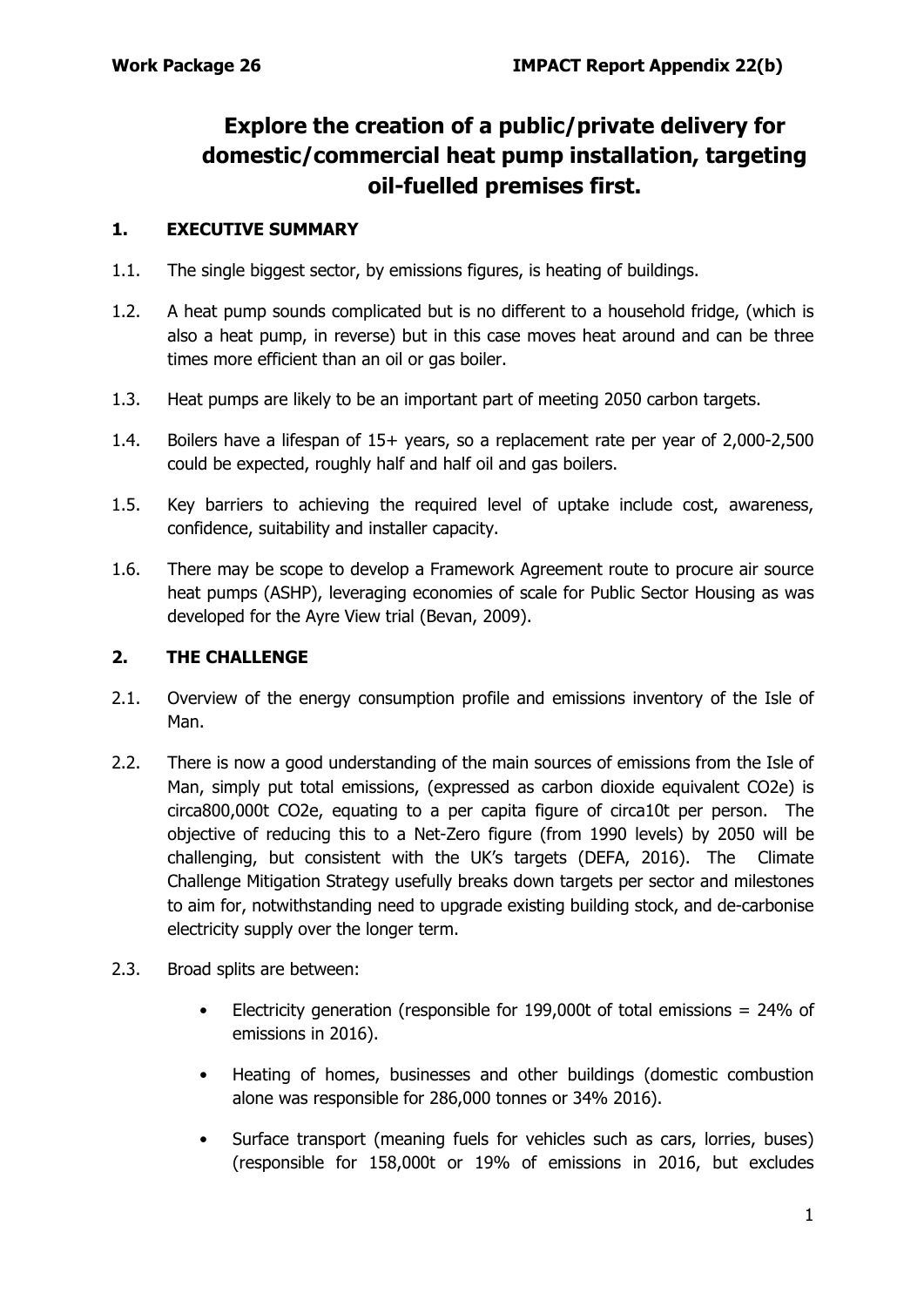emissions from aircraft and shipping.

- Land use practices (responsible for 98,000t or 12% of the Island's emissions in 2016, although there is an estimated 17.45M tonnes of carbon dioxide locked up in soil in the form of carbon in peat and soils). Further details are covered within Work Packages 4, 5, 6, 16.
- The single biggest sector, by emissions figures is space heating of buildings including domestic properties. Means to address this topic are further discussed in Work Packages 8 and 9.
- 2.4. To reach the goal of reaching net zero emissions, there will be an expectation that energy sources including home heating will largely move from fossil fuels to renewable energy. This renewable electricity could also be used to power an ASHP.
- 2.5. New properties are significantly more energy efficient that older properties. The Isle of Man Government carries out periodic (Private Sector) House Condition Survey work on a sample size of approximately 1,500 properties every 10 years. (Milne, 2019) Included within this is an energy efficiency metric. The energy metric is the Standard Assessment Protocol (SAP) for energy performance rating, which ranges from 1-100. The higher the number the better the energy performance rating.
- 2.6. The age of a home is strongly associated with its condition and energy performance. The oldest homes (pre-1919) generally perform less well in these respects than newer homes. Private sector housing in the Isle of Man is representative of all building eras but is predominantly of post Second World War Construction. The table below is data from 2008 Private Sector House Condition survey. There is a further  $\sim$ 7,000 Public Sector homes meaning aggregate number of homes is  $\sim$ 42,000 in total. (Hall, 2008)

| Age cohort      | pre   | 1919-- | 1944- | 1981-  |
|-----------------|-------|--------|-------|--------|
|                 | 1919  | 1944   | 1981  | 2008   |
| Number of homes | 7,490 | 2,745  | 9,596 | 15,321 |

Table 1: Age profile of housing in the Isle of Man.

- 2.7. Just over half of private sector dwellings use mains gas as their primary heating source, with a further 41.9% relying on oil. The overwhelming majority of dwellings (93.7%) have a boiler for heating, with the remaining properties relying on a range of heating including electric storage heaters, heat pumps, wood burning stoves, community heating and room heaters.
- 2.8. Based upon the stock condition data, the estimated average SAP score for private sector dwellings in the 2019 survey on the Isle of Man is 54, compared to a 2008 Survey figure of 53, notwithstanding that the methodology has been modified during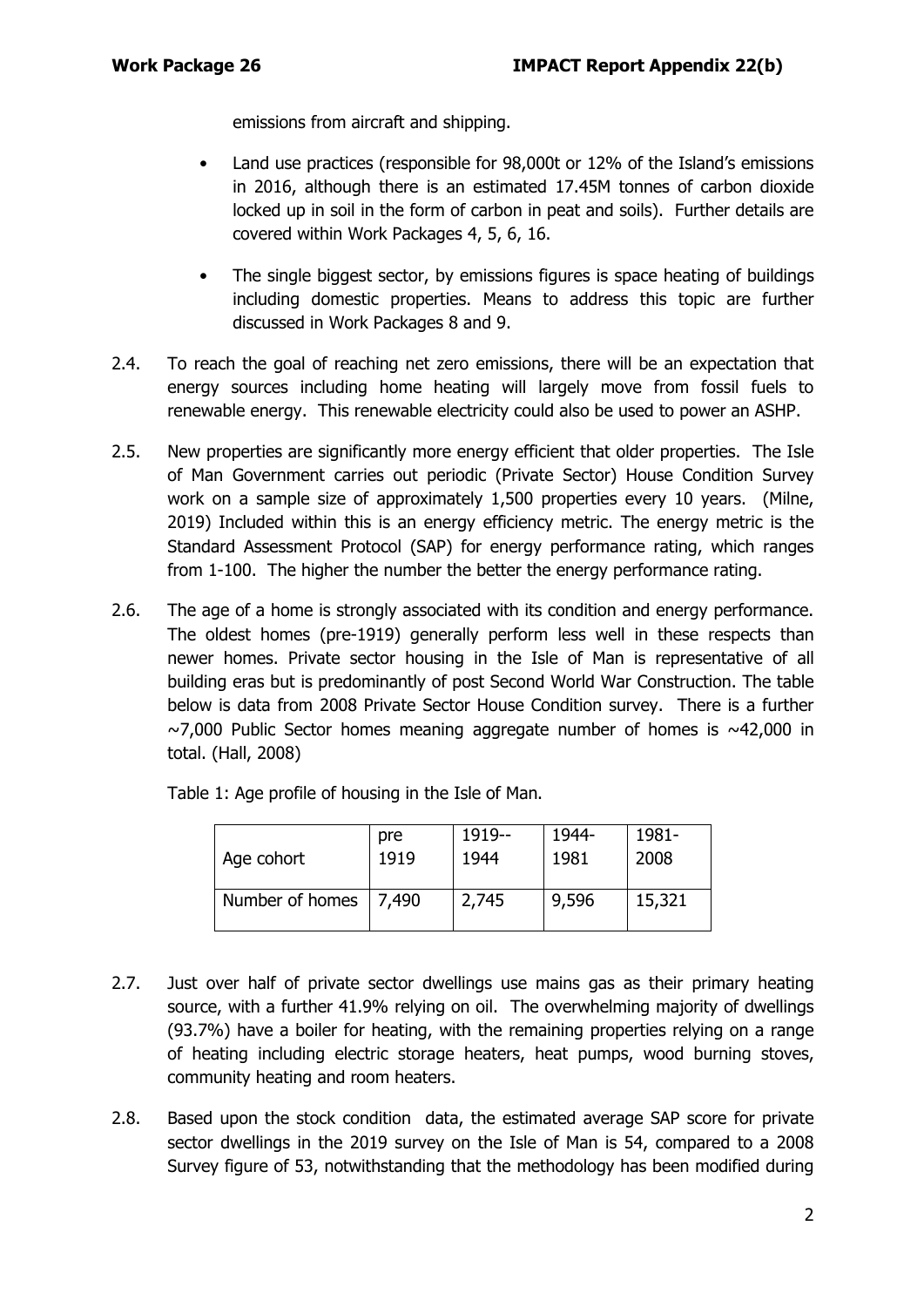the past 10 years (Milne, 2019). There is little difference between tenures, with the average SAP for owner-occupiers being 54 and for privately-rented dwellings 56. Dwelling age has a significant impact on the average SAP score, such that dwellings built post 1981 exhibit an average SAP score of 66 compared with 42 for dwellings built pre-1919. The type of primary heating fuel also impacts upon average SAP scores, with dwellings utilising bulk Liquid Petroleum Gas (LPG) possessing the lowest SAP scores and properties heated by mains gas the highest.

- 2.9. Fuel poverty has been measured based upon the 10% definition, whereby any household required spending more than 10% of their annual household income on modelled running costs are said to be fuel poor. On this measurement 4,000 private sector households (11.6%) are estimated to be in fuel poverty. There is little difference in the rate of fuel poverty between tenures, but households occupying dwellings constructed post 1981 are significantly less likely to be in fuel poverty (5.8%) compared to those in pre 1919 properties (21.3%) (Milne, 2019)
- 2.10. Households utilising heating oil are the least likely to be in fuel poverty 5.7% whilst those reliant on electricity or mains gas are more likely to be in fuel poverty 27.4% and 14.6% respectively. Probably the way to go is to aim for improvements to energy efficiency of properties then look at more efficient heating systems (unless properties are already well insulated). Measures to drive fabric improvements for domestic – air tightness, insulation etc would seem to be a gap. This is the basic principle for heat pump installation i.e. the property (if suitable) is made as thermally efficient as possible to both reduce the number of radiator modifications/replacements required and the overall size of the heat pump. Fuel Poverty remains an issue – homes heated by oil are not as severely impacted as those on gas/electric as heating sources.
- 2.11. Over two thirds of private sector properties are of cavity construction, with a further 21% being solid stone, reflecting the conventions of different building eras. In terms of wall insulation, house condition surveyors concluded it was present in approximately a third of dwellings and absent in over 50%, although in another 15.8% it was not feasible to indicate either way (Milne, 2019).

|                                                | Pitched |          | Flat  |          |       | Other Dwelling Above | <b>Total</b> |          |
|------------------------------------------------|---------|----------|-------|----------|-------|----------------------|--------------|----------|
| <b>INSULATION</b><br><b>DEPTH</b>              | Count   | Column % | Count | Column % | Count | Column %             | Count        | Column % |
| <b>None</b>                                    | 1880    | 5.7      | 42    | 9.0      | 0     | 0.0                  | 1922         | 5.6      |
| 12mm - 75mm                                    | 2843    | 8.6      | 31    | 6.6      | 0     | 0.0                  | 2874         | 8.4      |
| 100mm<br>$\qquad \qquad \blacksquare$<br>200mm | 15418   | 46.8     | 103   | 21.7     | 0     | 0.0                  | 15520        | 45.5     |

#### **Main Roof**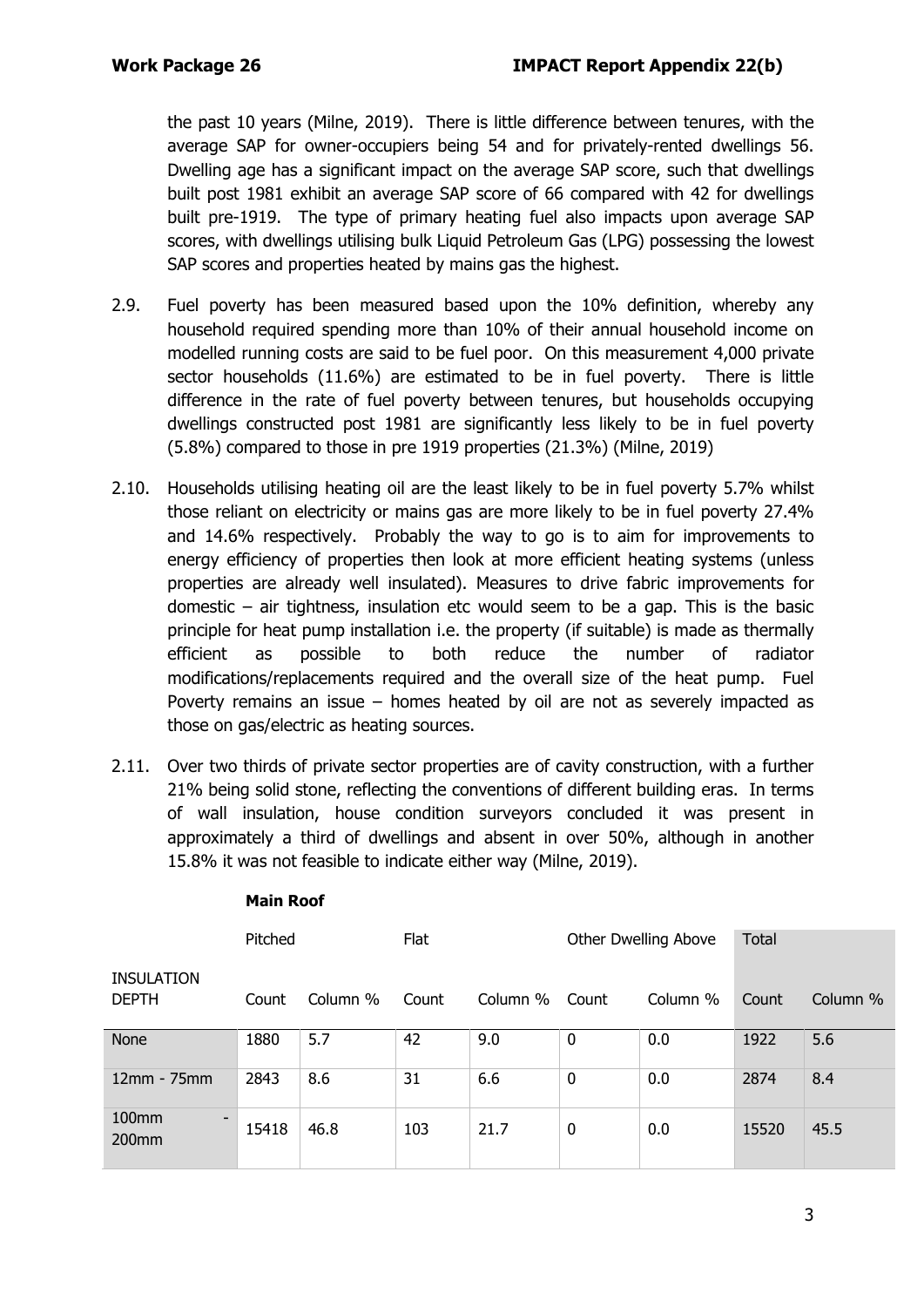| $250$ mm $+$ | 5555  | 16.9  | 0   | 0.0   | 0   | 0.0   | 5555  | 16.3  |
|--------------|-------|-------|-----|-------|-----|-------|-------|-------|
| No Access    | 679   | 2.1   | 0   | 0.0   | 0   | 0.0   | 679   | 2.0   |
| D/K          | 6567  | 19.9  | 297 | 62.7  | 0   | 0.0   | 6864  | 20.1  |
| N/A          | 0     | 0.0   | 0   | 0.0   | 679 | 100.0 | 679   | 2.0   |
| Total        | 32941 | 100.0 | 474 | 100.0 | 679 | 100.0 | 34093 | 100.0 |

#### **Walls Insulated**

|                     | Yes   |         | <b>No</b> |            | D/K   |            | <b>Total</b> |            |
|---------------------|-------|---------|-----------|------------|-------|------------|--------------|------------|
| Main Wall           | Count | Row N % | Count     | Row N $\%$ | Count | Row N $\%$ | Count        | Row N $\%$ |
| Solid Brick         | 161   | 13.8    | 833       | 71.4       | 173   | 14.8       | 1167         | 100.0      |
| Solid Stone         | 1140  | 16.0    | 5785      | 81.2       | 203   | 2.8        | 7127         | 100.0      |
| Cavity              | 9328  | 39.6    | 9440      | 40.0       | 4807  | 20.4       | 23574        | 100.0      |
| <b>Timber Frame</b> | 937   | 53.9    | 657       | 37.8       | 145   | 8.4        | 1740         | 100.0      |
| Other               | 70    | 14.3    | 373       | 76.9       | 42    | 8.8        | 485          | 100.0      |
| <b>Total</b>        | 11636 | 34.1    | 17087     | 50.1       | 5370  | 15.8       | 34093        | 100.0      |

# **3. THE OPPORTUNITY**

- 3.1. A close to full decarbonisation of heat production in the building sector is likely to be required to meet the UK's 2050 greenhouse gas reduction target cost effectively. Analysis carried out for the UK's Committee on Climate Change (CCC) (UK Committee on Climate Change (CCC)) and others suggests that rollout of heat pumps is likely to form a major part of a cost effective decarbonisation of the heat sector (UK Committee on Climate Change (CCC), 2013). This is even more relevant to the Isle of Man context given that heating of buildings is the single largest source of greenhouse gas emissions, and will remain so until a step change in buildings energy efficiency and means of heat provision is tackled. There is an interim measure of introducing natural gas blended with biogas or other green gases https://www.greengas.org.uk/green-gas (2019)– the latter could be sourced from either landfill or Anaerobic Digestion – the latter being considered by Work Package 21.
- 3.2. An Air Source Heat Pump (ASHP) is an electric boiler that uses heat energy in the ambient air to heat water, effectively operating as a fridge (or air conditioning unit) in reverse. Ground Source Heat Pumps (GSHPs) are an alternative, but have more complex installation requirements due to ground work preparation. A modern ASHP has a thermal efficiency of 300% (as much of the heat energy is extracted from the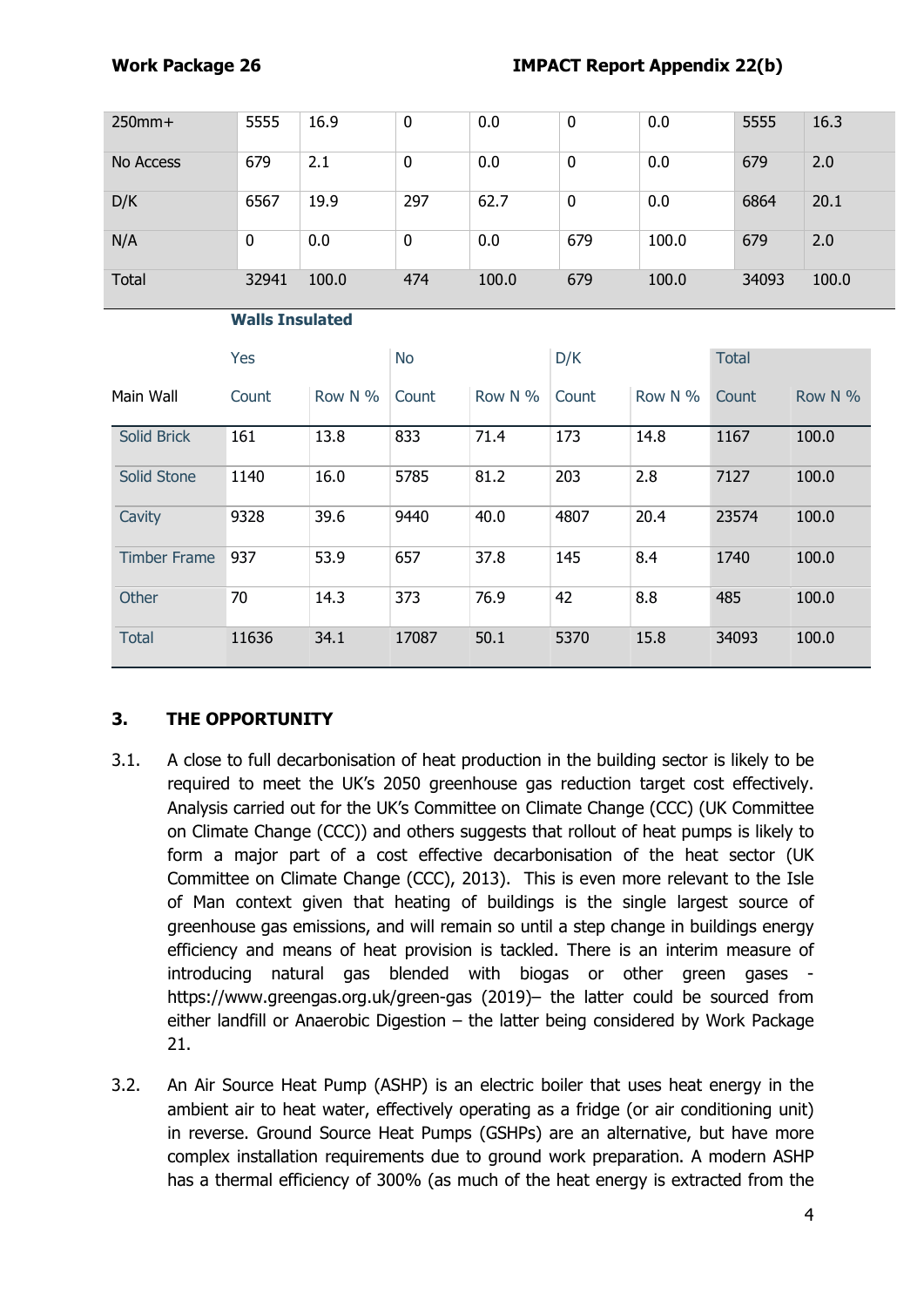surrounding air) compared to 90% for a modern gas boiler. There are also options to merely heat air, rather than distribute heat by warmed water, an Air to Air Heat Pump rather than Air to Water. These options are more familiar on continental Europe and rarely found in the UK, but is worthy of consideration, assuming the expertise and experience exists in the local context.

- 3.3. A recent iteration of the technology is to provide a "Hybrid" boiler combining ASHP with a conventional Oil/Gas boiler. In this scenario, the heat pump operates as the base load heating source and the gas/oil boiler is only switched on for exceptionally cold winter days when the heat pump(HP) is operating close to its maximum capacity. This has a beneficial impact for the local supplier who can partly delay any major network reinforcement or provide an innovative 'interruptive' electricity tariff to encourage fuel switching by the householder. HPs combined with thermal storage will also help in this respect. This may be suitable in circumstances where an ASHP cannot provide all the space heating needs throughout the year. However, this would not resolve the issue of being reliant on a fossil fuel as part of the homes heating requirements. For hot water, there are also ASHP supplemented by solar thermal, but probably less relevant in the Isle of Man's context than say Mediterranean countries.
- 3.4. The UK CCC note that the roll-out of heat pumps by 2030 is projected to be below the critical path (noting the report this comes from dates from 2013) these factors remain valid in 2019 and also being mindful that the Isle of Man does not have some of some the supportive measures such as Renewable Heat Incentive, the Green Deal finances etc. the UK are set to release new policy mechanisms in this area and ASHP have been highlighted by the CCC as one of the key technologies required to decarbonise (UK Committee on Climate Change (CCC), October 2013). National Grid Future Energy scenarios set out different HP rollout rates to meet various green targets. Their most ambitious scenario known as 'Two Degrees' when normalised for the Isle of Man's household numbers indicate that around 10,000 heat pumps would need to be installed by 2030 (National Grid, 2018). Given that Public Housing stock is sizable at  $\sim$ 7000 properties (effectively one in six homes), with ongoing management and maintenance ultimately the responsibility of Local Authorities and Department of Infrastructure via Treasury funding, as a cohort this would be a plausible sector to focus on focussing roll out of Heat Pumps, and if converted to Heat Pumps, this would go a long way to meeting the 2030 target of deployment of 10,000 homes heated by Heat Pumps. Currently the baseline is approximately 200 HPs on the Island and therefore annual compound growth rates of over 40% is required to achieve this by 2030.
- 3.5. Although the Isle of Man does not currently have an equivalent Renewable Heat Incentive (RHI) financial incentive scheme, gas prices on the Island average 8p/kWh versus that of the UK's of approximately 4p/kWh – and approximately85% of the UK residential heating sector is supplied by natural gas.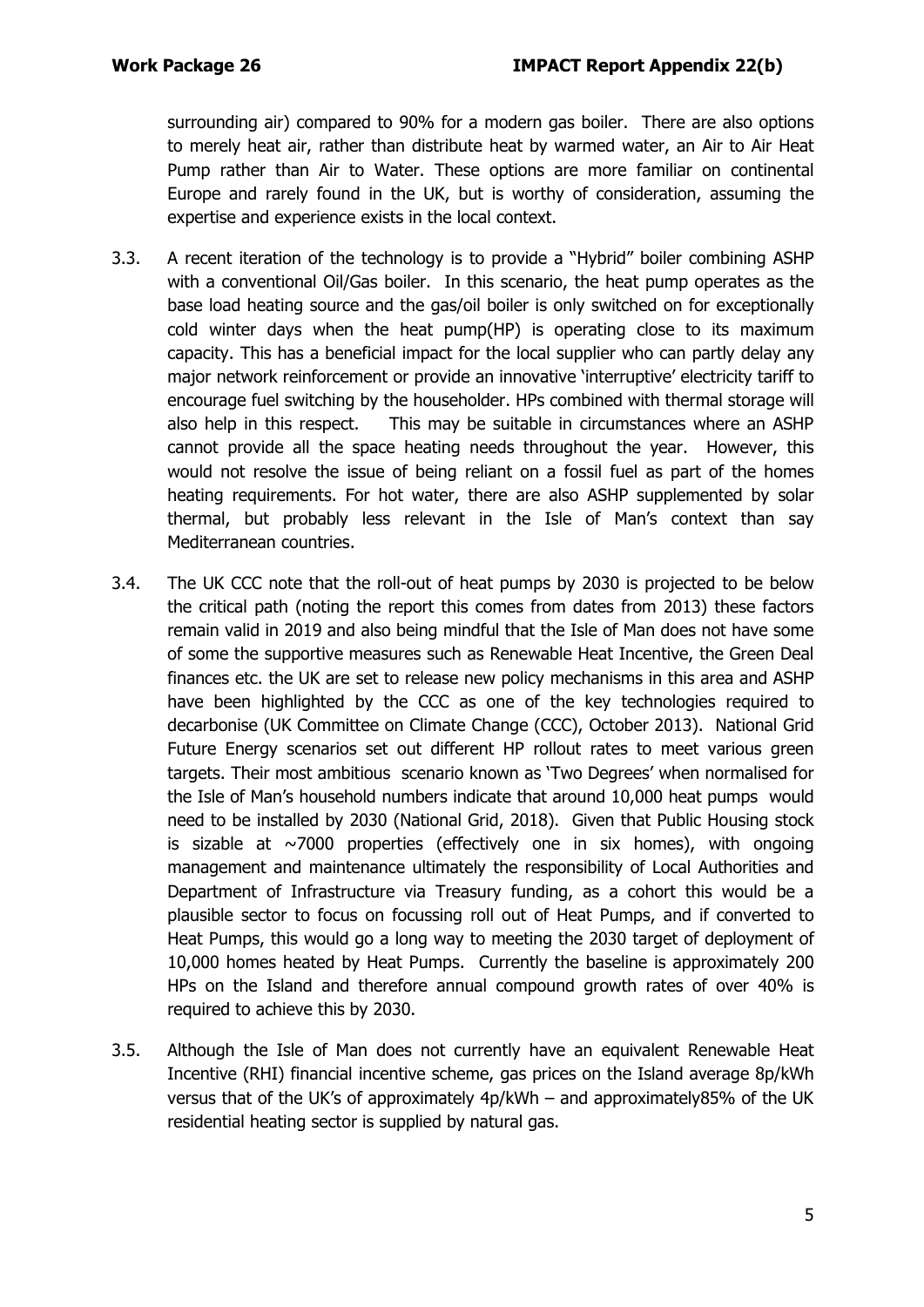- 3.6. The UK heat pump market currently sees around 20,000 installations per year, primarily of domestic air-source heat pumps (ASHPs). This compares to around 1.6 million gas boilers installed per year. Heat pump installations have generally been focused on well-insulated homes seeking a replacement for oil-based heating. Experience from the UK's RHI scheme (UK CCC, October 2013) was that only when a heating system reaches end of life would householders will look at the available technologies. If the system is broken householders are more likely to opt for a like for like replacement, a "distressed purchase".
- 3.7. Key barriers to achieving the required level of uptake include cost, awareness, confidence, suitability and installer capacity. There is a particular difficulty of retrofitting to existing buildings. Heat Pumps require low temp heat distribution systems for optimal performance, most existing central heating heat distribution systems aren't ideal for heat pump applications.
- 3.8. The high capital cost of heat pumps relative to the conventional gas boiler alternative is a major barrier to uptake in existing homes on the gas grid. This cost differential isn't the only major barrier. Often energy efficiency and other improvements will be required. These, combined with the costs of equipment, pose quite a challenge. In new build homes there has been a lack of uptake due to the relatively high costs of heat pumps, and the fact that they are not currently needed under building regulations.
- 3.9. Another barrier to uptake has been consumer confidence. In particular performance of heat pumps has sometimes been below expectations, resulting in a lack of confidence among consumers. Consumer awareness around heat pumps is also limited and represents a barrier to uptake.
- 3.10. Looking forward, rapid scaling of demand could cause a number of bottlenecks in the supply chain. This would also be relevant for the Isle of Man, but probably not a significant challenge for the next decade as Island electricity demand has reduced by 10% since its peak in 2009 due to the introduction of LED lighting and energy efficient domestic appliances. As self- generation from solar photovoltaics (PV) becomes more affordable, electricity supply is not expected to be a major stumbling block. Encouraging thermal storage, overnight heating and load management services will also defray network reinforcements for the next decade.
- 3.11. Around half of all homes in the Isle of Man use oil as their primary space and hot water heating fuel. This equates to over 20,000 homes. Given a lifespan of a boiler being on average 15+ years this equates to a replacement rate of 1,300-2,000 boilers per year. It is also noted purchasing a boiler is often a "distressed" purchase, i.e. one taken when a boiler unexpectedly breaks down and needs urgent repair or replacement, and hence a patched up boiler may continue in usage for an extended period, so numbers of boilers replaced per year may be an over-estimate.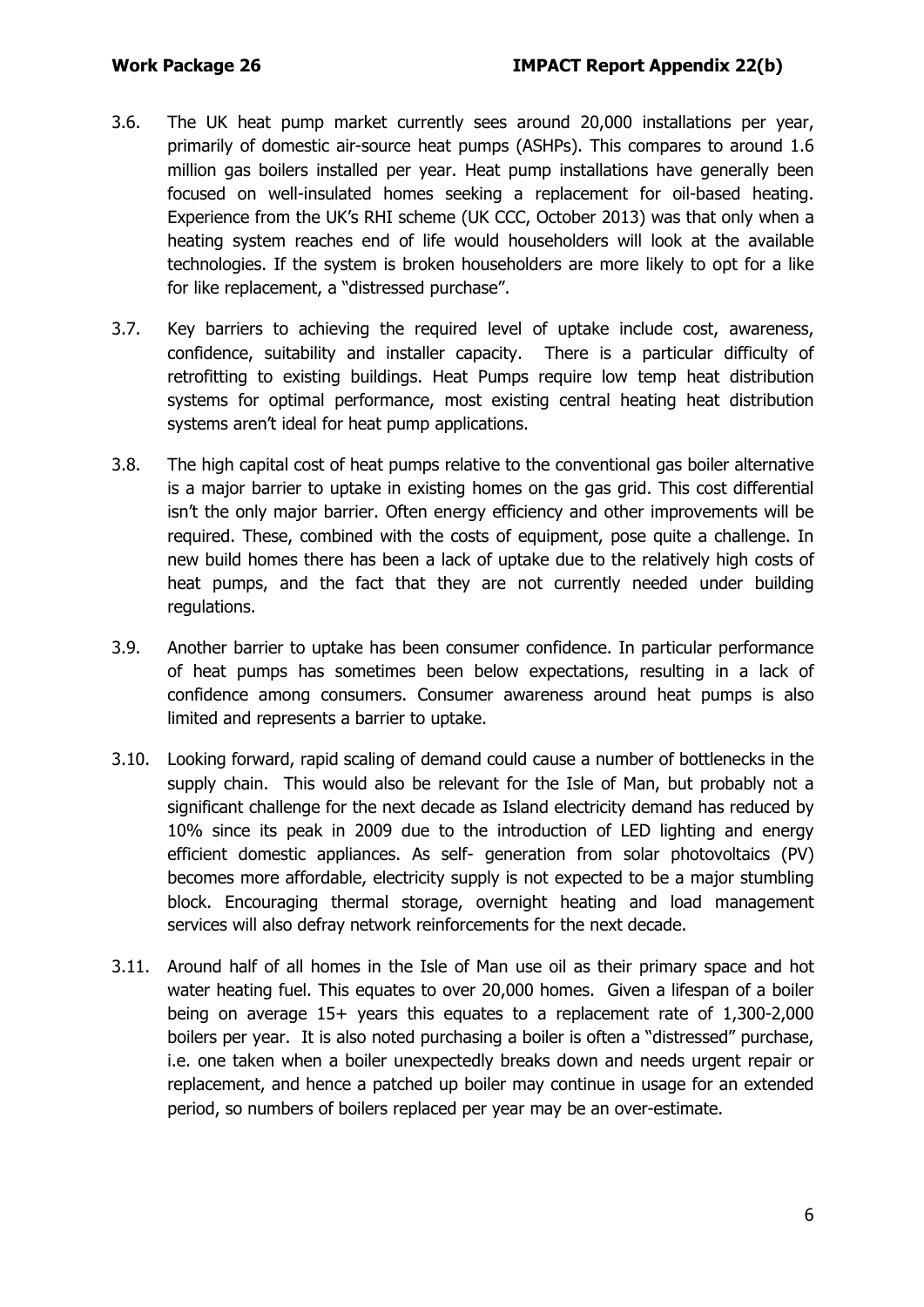- 3.12. If gas heated homes were included the uptake rate would need to broadly double. Carbon dioxide emissions from oil boilers are significantly higher than from natural gas as a boiler fuel.
- 3.13. Given the need to reduce the Isle of Man's reliance on imported, green-house gas producing fossil fuels, options for achieving reductions in these homes need to be considered as a priority. Homeowners can reduce emissions and lower their ongoing energy bills by improving household energy efficiency and/or by changing how their heat requirements are met. This work package focusses on the potential impacts of a long term transition to heat pumps as an alternative energy source to oil. The household level economic considerations of a move away from oil are estimated as well as the system-wide impacts of a large scale switch. Heat pumps offers an opportunity to reduce greenhouse gas emissions in the heat sector while increasing renewable heat production, via heat pumps, thereby contributing to the Isle of Man's net zero emissions aspirations.
- 3.14. The most cost effective way for most householders to reduce ongoing energy bills is by investing in building fabric upgrades e.g. upgrades to roof and wall insulation, draught proofing, changing to triple glazed windows etc. From a policy perspective consideration of the costs and benefits of improvement to building fabric need to be compared to those estimated for a shift to a broad scale roll-out of heat pumps. This topic is covered in further detail in work packages 8 and 22. Thermal insulation investments will benefit the householder both in terms of a smaller and therefore cheaper heat pump but also lower running costs over the 15-20 year life of the heat pump.
- 3.15. To identify effective policies, the CCC report (UK Committee on Climate Change (CCC), 2013) started from the list of key barriers and identified a range of policies that could address each one. These policies were then filtered against a set of criteria, including effectiveness in tackling barriers, flexibility, risks, distributional impacts and impacts on cost dynamics. Finally, international policies were reviewed to draw in relevant learning.
- 3.16. The 2013 CCC report modelled that by removing all non-financial barriers to uptake such as awareness, confidence, hassle, time to research technology and performance the uptake rises from 20,000 per year to 2.1m heat pumps per year by 2030. Latest 2019 National Grid 'Two Degrees' energy scenario suggests c2.5 million ASHPs by 2030 (5.7 m by 2050). So financial barriers are the biggest obstacle to achieving the circa 7m heat pumps consistent with the "cost-effective" path. In an Isle of Man context the same non-financial and financial barriers also apply, so a co-ordinated programme of works would be required, inspired by lessons learned by UK CCC programme. It is worth noting that UK's heat pump numbers normalised for the Isle of Man forecasts a figure of 272 HPs installed on the Island by 2020. Actual numbers on the Island are expected to be around 250 despite lack of financial incentives, minimum public awareness campaigns, etc.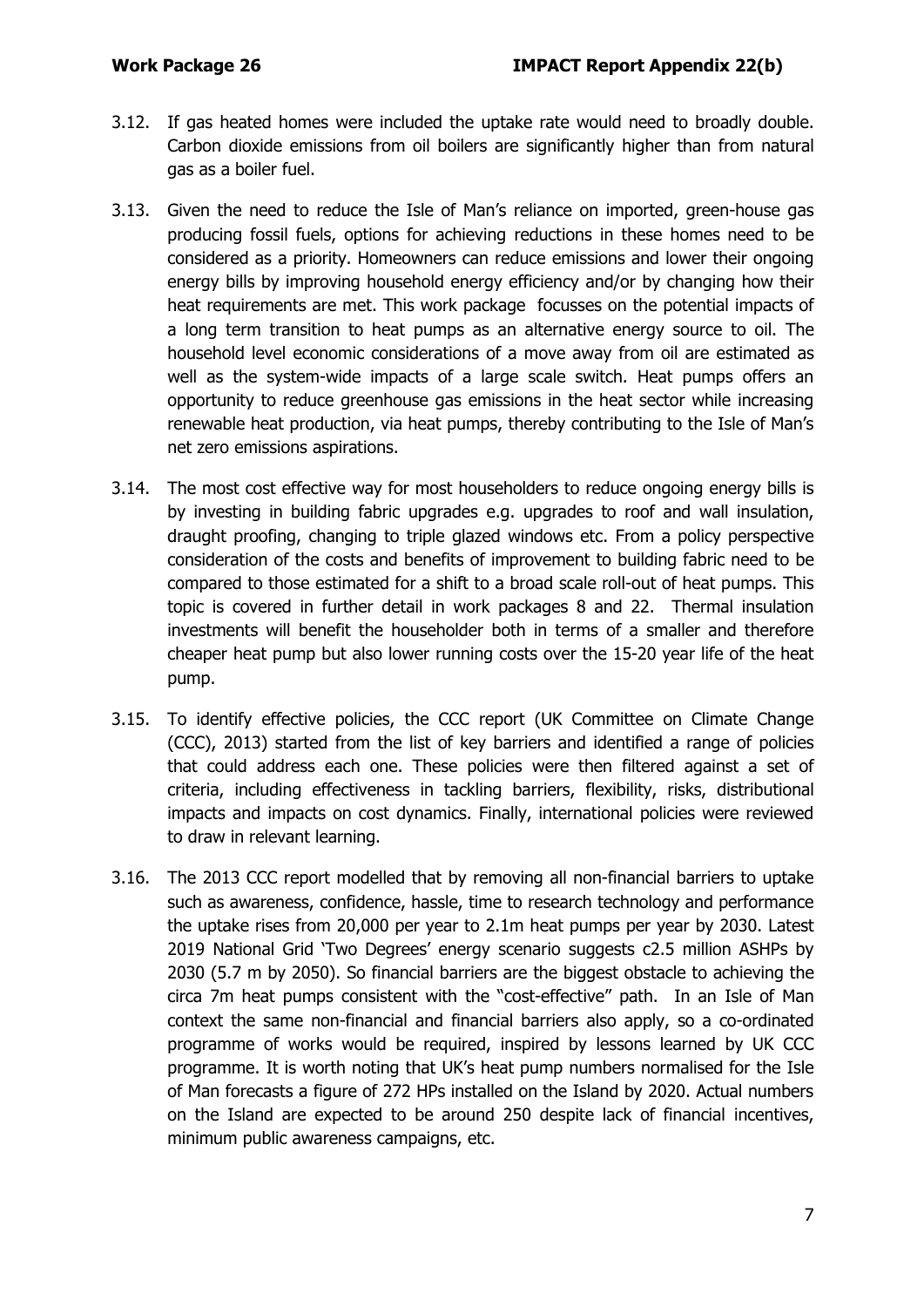- 3.17. The relevant policies through this process, and following analysis of the work of the CCC comprised of:
	- Enhanced certification (requiring installer and consumer training) with sustained information campaigns. This includes requirements on training of heating installers as well as training of consumers by installers – very relevant for the Isle of Man.
	- Heat pump uptake in new homes would need to be stimulated through tightening new build energy/carbon standards (or requiring Passive House compliance).
	- Capital grants. This is a "one-off" upfront payment to consumers to offset the capital cost of heat pumps. There is currently only very modest energy grants for householders, which is means assessed and is due for revision due to low uptake. Potentially, could offer heat pumps at reduced VAT (5%) and allowing a one off 10/20% income tax deductibility on the upfront capital costs or future running costs.
	- Loan guarantees and social finance. These improve the access to finance for consumers installing heat pumps. One variant is a Green Deal-style loan at a real 7% interest rate. The second is an idealised 'social financing' measure where consumers receive loans at a social discount rate (3.5%) and invest if the return on investment exceeds this rate. Island banks may be interested in getting involved to enhance their CSR/Sustainability credentials. There may also be scope for "green mortgages" with finance companies such as HSBC and Barclays to reflect the reduced utility costs allowing increasing mortgage spend on green products/services see Barclays [https://www.mortgageintroducer.com/barclays-launch-uks-first-green](https://www.mortgageintroducer.com/barclays-launch-uks-first-green-mortgage/#.XZXHcclKhyw)[mortgage/#.XZXHcclKhyw](https://www.mortgageintroducer.com/barclays-launch-uks-first-green-mortgage/#.XZXHcclKhyw) . Green Deal is not available on the Isle of Man, although the Manx Credit Union https://www.mcu.im/ is comparable to the social finance model described above. One of the major failures in the Green Deal was that the interest rates were not competitive with the wider finance market (e.g. home loan).
	- Tightened carbon emissions standards on new build. Part L in the Isle of Man were raised in 2018 (DEFA Building Control - Part L Energy Efficiency Standards). Manx SAP rating to be introduced on 1st January 2020 with new buildings to be "Carbon Neutral" within 10 years, with regular tightening of standards.
	- Carbon emissions standard on heating system replacement. This is a minimum standard on new heating systems based on carbon dioxide emission performance. This would replace the current energy efficiency requirement on boilers with a requirement that the average lifetime carbon intensity of new heating systems is less than 180gCO2/kWh (subject to suitability requirements being met). It could be targeted at specific property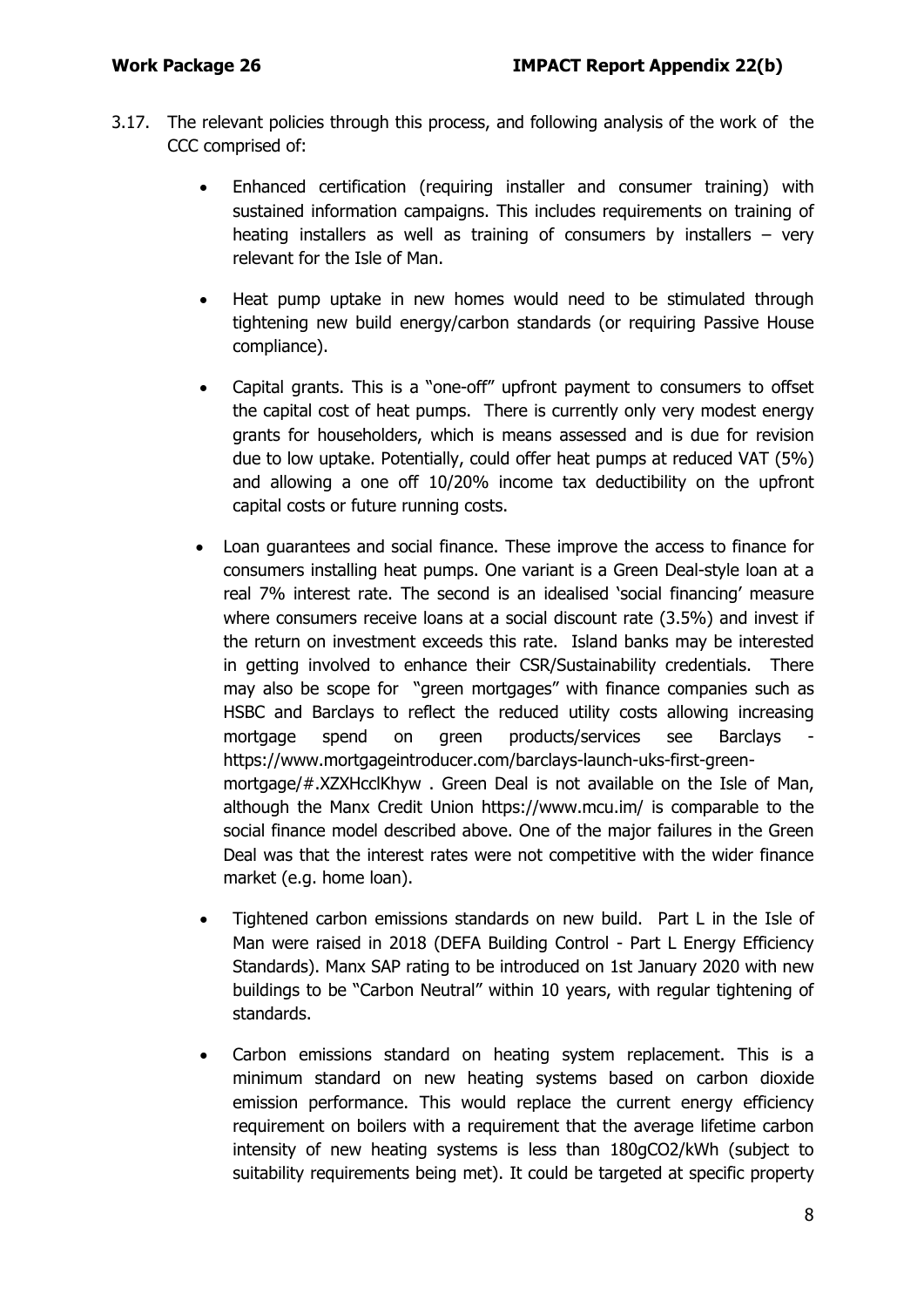types. This is not active in the Isle of Man, but would conceivably be done given that the source of boilers and trades would be no different to the UK.

#### **4. THE ACTIONS**

- 4.1. The 2013 CCC analysis suggests that to achieve uptake consistent with the "costeffective" path the following actions would need to be considered alongside actions to improve energy efficiency of homes:
	- Enhanced heat pump certification (requiring installer and consumer training) with sustained information campaigns would need to be implemented this decade.
	- Heat pump uptake in new homes would need to be stimulated through tightening new build carbon/energy standards.
	- The suitability of the housing stock could become a major barrier to massuptake of heat pumps. Therefore, measures to improve the energy efficiency of the housing stock may be needed beyond 2030, particularly in "harder-totreat" homes, for example the 20% of homes that are solid walled.
	- To reduce financial barriers and consumer hurdle rates, the Green Deal or a similar loan guarantee arrangement for heat pumps should be made available.
- 4.2. Performance: Poor performance of heat pumps is both a real barrier and an issue of consumer perception. Phase 1 of the UK Energy Saving Trust heat pump field trials, undertaken between April 2009 and April 2010, identified significant underperformance in terms of system efficiencies. Average results were disappointing across both air source and ground source installations, but particularly in the case of air source. The root cause of this was the experience and technical skills of the heating engineers involved.
- 4.3. Awareness and consumer acceptance: A lack of awareness of heat pump technology, particularly among domestic consumers, is a key barrier to uptake. When asked to describe their state of knowledge of a range of heating appliances, 68% of the householders surveyed stated that they had never heard of air source heat pumps and only 12% said they had heard of them and understand what they are. After being provided with information and asked how they feel about different heating appliance options, 40% said they felt very or fairly negative about air source heat pumps, compared to 29% that felt positively. The reasons given for attitudes toward air source systems included concerns about noise, the visual appearance of the external unit, concerns about vulnerability of the external unit to tampering and scepticism that the system would provide sufficient heat on cold days.
- 4.4. Breakdown or loss of performance of existing systems is by far the most likely trigger for investing in a new heating appliance. The distressed nature of purchasing boilers/heating systems compounds the lack of awareness of heat pumps, hence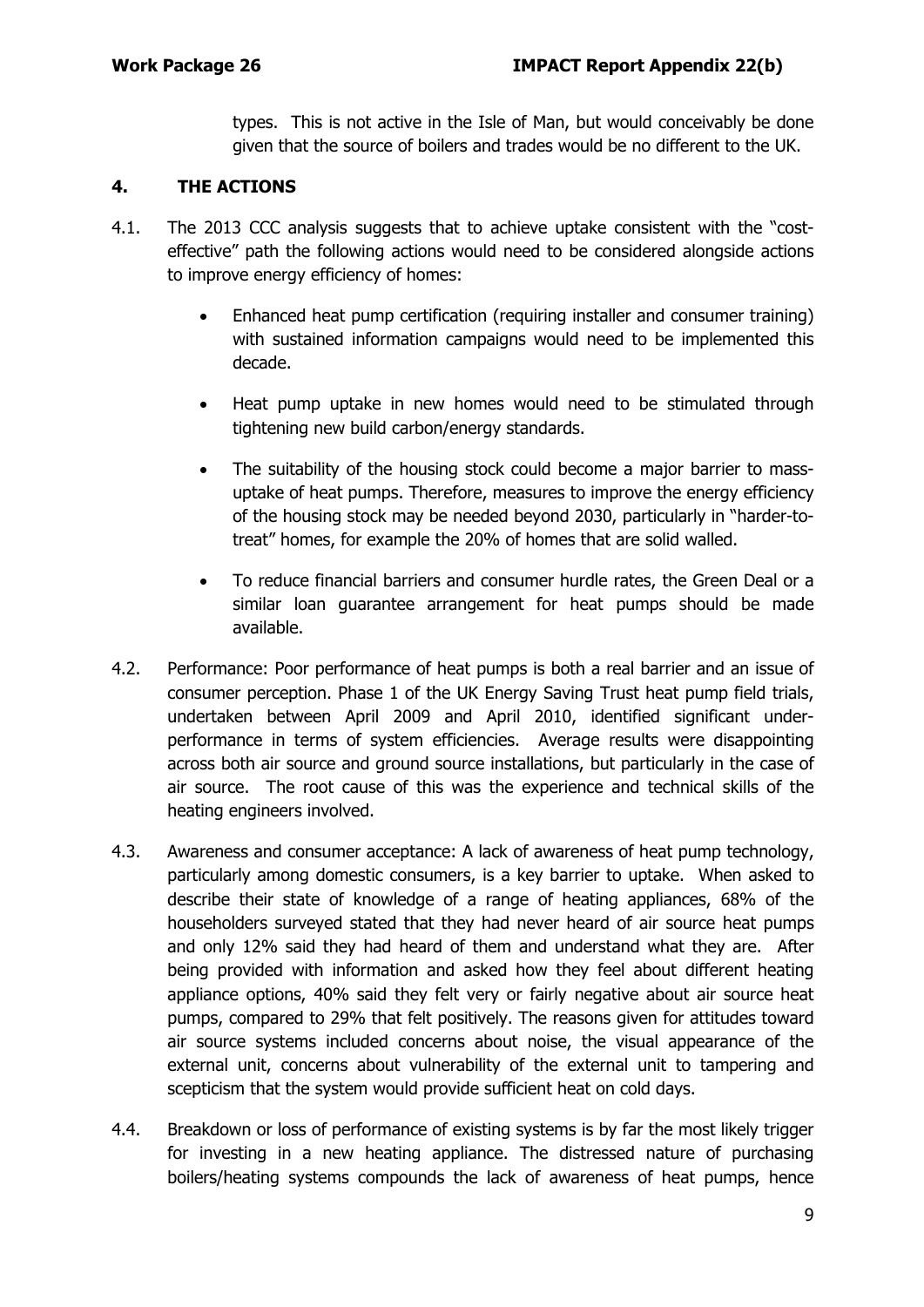reason for very low level of uptake. The survey found that when replacing a heating system, more than 40% of householders sought advice from the service engineer. For heat pump uptake to become more widespread, it will be important to ensure that the existing network of heating engineers provides advice about heat pumps and offers products and that their training and level of expertise meets the heat pump suppliers requirements.

- 4.5. Planning and Noise: Noise from the external fan and compressor unit of an air source heat pump is a potential source of nuisance both for the occupants of the building served by the heat pump and for their neighbours. Noise levels have been recognised as a potential consumer acceptance issue and a limiting factor on suitability of air source heat pumps in some areas (e.g. dense urban settings and Planning Conservation Areas in towns and villages).
- 4.6. In an effort to facilitate the uptake of heat pumps, alongside other renewable energy technologies, air source heat pumps have been included under permitted development rights in England. Subject to certain criteria being met, it is not necessary to obtain planning permission for the installation of an air source heat pump. It is notable that ASHP have also recently become a technology that also benefits from Permitted Development Rights in the Isle of Man, which took place in 2019. However this would not apply to properties in Conservation Areas. Manufacturers are also acutely aware of noise issues relating to the external unit. Recent development by Mitsubishi and their compressors and heat pumps has markedly reduced sound levels of units in operation to now being less than 45dB within one metre. Note noise measurements are on a log scale, so 3dB represents a doubling of sound level. An ambulance registers 120 dB(A) whereas a vacuum cleaner registers around 73 dB(A) and typical room conversation comes in at around 60 dB(A).
- 4.7. Innovations in fan and compressor design have enabled the heat pump units to achieve significantly lower sound levels For example two models from one supplier are A++ ErP rated (which is a very high energy efficiency rating) and also available with coastal protection for areas where they can be exposed to saline. The Isle of Man is classed as a severe exposure zone due to wind, salt spray and rain events.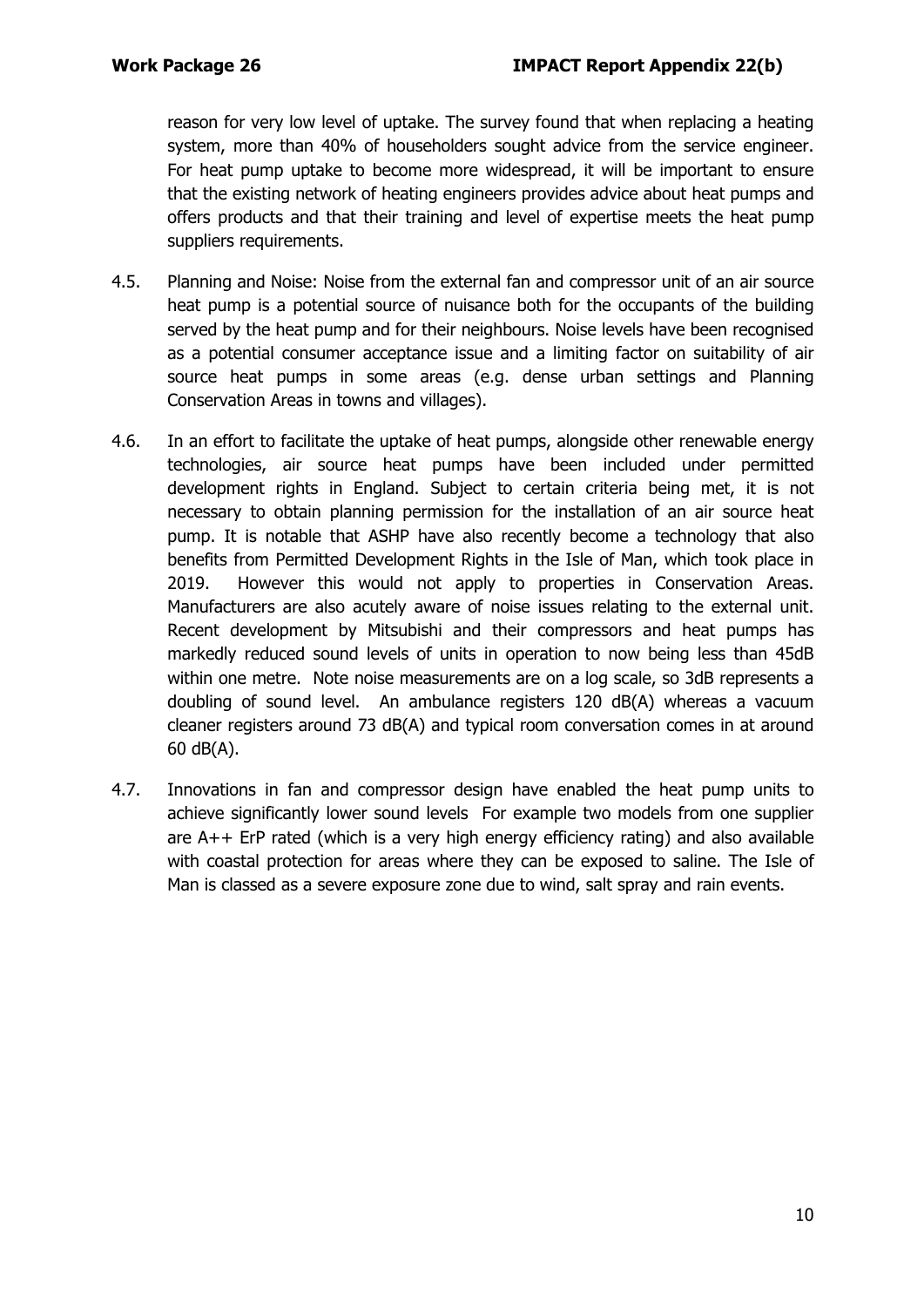

Ultraquiet Ecodan by Mitsubishi Electric. (2019). Ultraquiet Ecodan by Mitsubishi Electric. [online] Available at: https://ultraquietecodan.co.uk/ [Accessed 17 Dec. 2019].

- 4.8. Suitability: The suitability of ground and air source heat pumps varies significantly across all property types, particularly in relation to how well-insulated the property is and the space available to fit the heat-pump based heating systems. The compatibility of low flow temperatures produced by heat pumps is important to be mindful of. The requirement to replace emitters, such as installing low temperature radiators (or under floor systems) and hot-water tanks can be a significant additional cost and also carries a large 'hassle factor' for consumers.
- 4.9. Costs and economics: Installation costs remain a significant barrier to uptake of both ground source and air source heating systems, as capital costs are substantially higher than those of incumbent systems, such as gas and oil boilers. The potential for installed costs of air source and ground source units to decrease over time has been explored through the consultation. The major components of heat pump systems, such as the compressors, are common to those used in air-conditioning units and are manufactured in vast numbers. No significant economies of scale are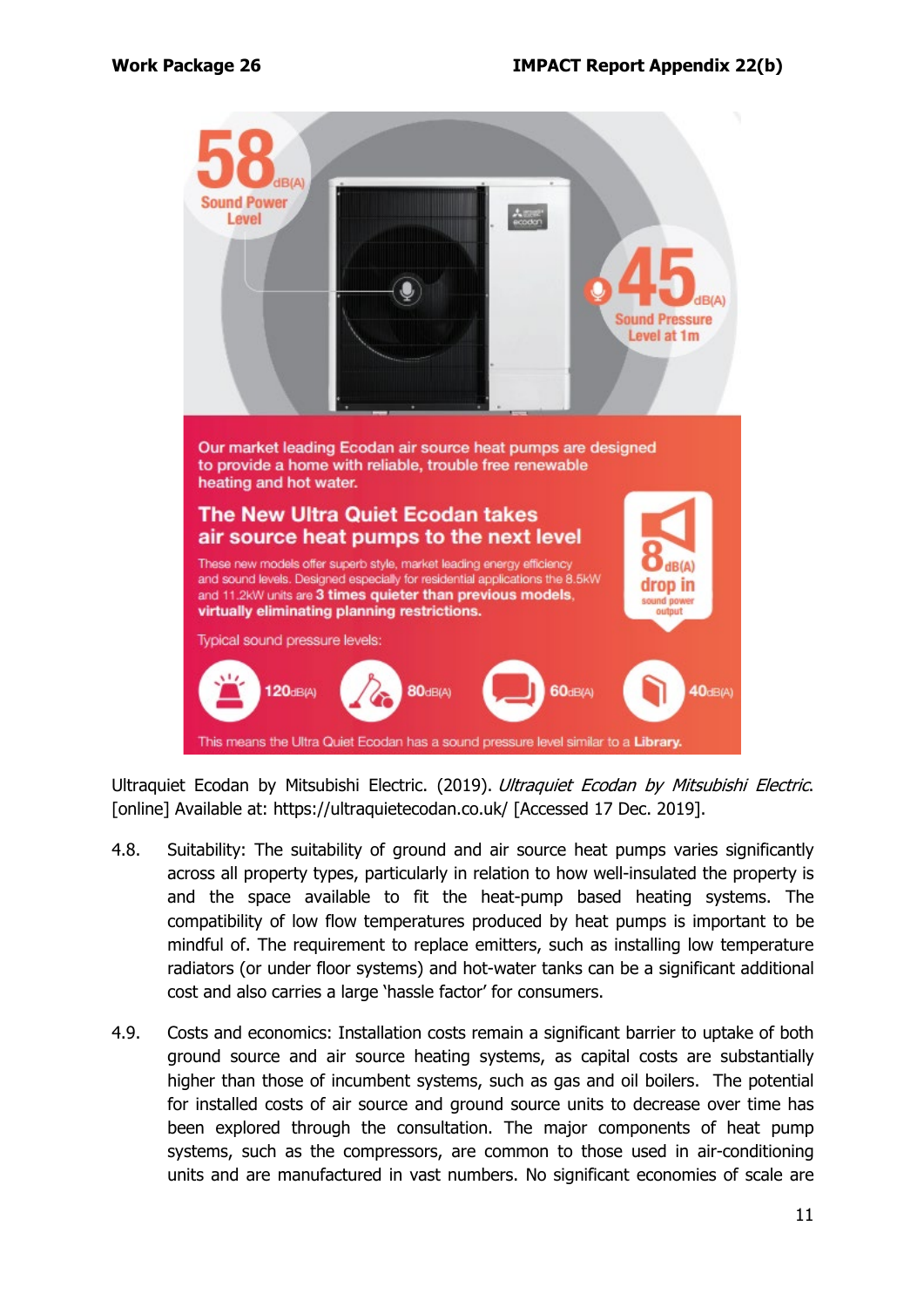therefore expected to result from growth of the heat pump industry. Capital cost reduction of around 10% by 2030 had been projected in the 2013 CCC report. The Manx Utilities Authority recently tabled a comprehensive report to Tynwald in February 2019 (GD No. 2019/0003) titled "home generation feed-in tariffs, electric vehicles and electric heating for buildings". Within this report are some very relevant Appendices. For example Appendix C compares the marginal cost of a "generic ASHP" being £3k (with net CAPEX being £5k ASHP unit cost minus £2k Gas/Oil Boiler replacement cost) (see pages 25-26 of [http://www.tynwald.org.im/business/opqp/sittings/20182021/2019-GD-0003.pdf\)](http://www.tynwald.org.im/business/opqp/sittings/20182021/2019-GD-0003.pdf)

- 4.10. The ASHP costs could be significantly higher in reality, for example if a new hot water tank, larger radiators or larger flow pipes are required. It may also be appropriate to ensure the property is adequately insulated, which may also require investment.
- 4.11. Cost assumptions for heat pumps and hybrid heat pumps from UK CCC research suggests ASHP CAPEX by 2025 would be  $\sim$  £4400, and annual maintenance costs of  $~\sim$ £100. This excludes any changes to radiators etc.
- 4.12. ASHP assumed to have lifespan of 18 years, GSHP 20 years. Also CCC assumed CoP (Co-efficient of Performance) improves from 2.5 to 3.0 by 2030.
- 4.13. In the scenario of there being  $\sim$  20,000 homes with oil boilers and a life span of a boiler being 10-15 years around 2,000 oil boilers are replaced/installed each year. It is notable that unlike the UK and Ireland (and other European countries) an evaluation of a properties Energy rating e.g. Energy Performance Certificate does not apply to homes on the Isle of Man. Older properties would tend to have a poorer energy rating,

Sustainable Energy Assoiciation of Ireland: Replacing oil boilers with air-source heat pumps: household economics and system-wide impacts



ANNUAL HEATING BILL PER DWELLING (€) (BASED ON AVERAGE 2014 FUEL PRICES)

INSTALLATION COST PER DWELLING (€)

Source being Irish **[www.seai.ie](http://www.seai.ie/)**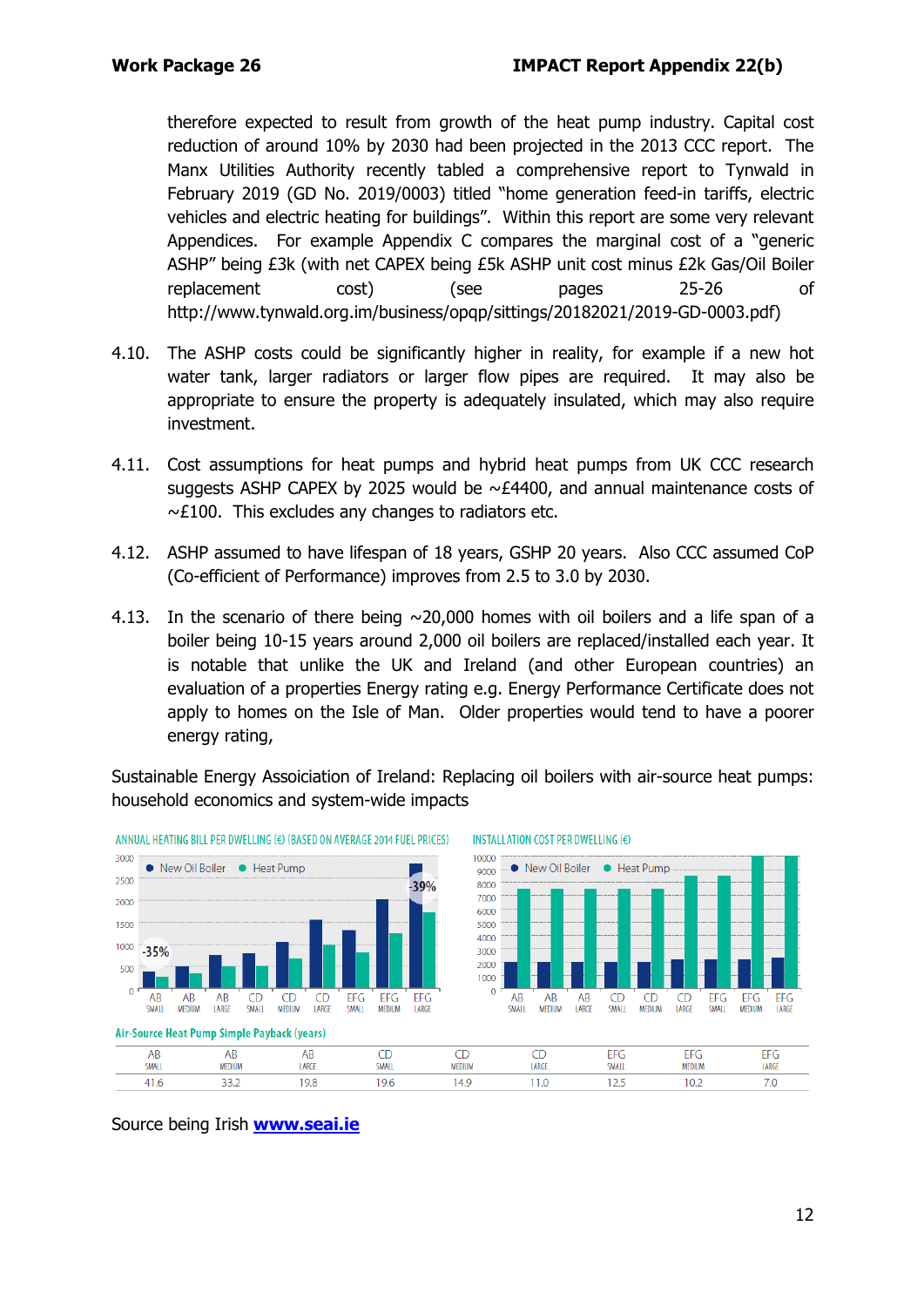- 4.14. Manx Utilities are part way through an Air Source Heat Pump trial covering a range of house types and ages to reflect the Isle of Man context, aiming for  $\sim$  50 houses to be included, as at October 2019:
	- Around 12 heat pumps have been or are close to being installed so far.
	- Main issue for a few potential heat pump enquiries has been the need for some upfront investment in thermal insulation and/or radiators to ensure effective comfort temperatures can be achieved with a heat pump – and leading to a smaller capacity heat pump and consequently reduced running costs for the homeowner. As the leasing scheme does not cover thermal efficiency measures or radiators, prospective heat pump owners have been asked to fund this investment themselves which in some cases has been a financial constraint. Suggest that Govt steps in to provide some grant support for thermal insulation –or could the Green Loan scheme be used to fund both thermal insulation and new radiators?
	- There are another 20-30 interested heat pump customers on the Manx Utilities Authority 'reserve' list  $-$  and others being constantly added on a weekly basis;
	- For a few heat pump clients, the initial quotation has been significantly higher than envisaged and clients have decided on a more conventional heating solution;
	- Some houses have been (heat assessment) surveyed and found not suitable for heat pump operation while others have required 'doubling' of large HPs resulting in relatively expensive outlays which were considered too expensive for the heat pump trial;
	- Bivalent heat pump schemes may be recommended as a 'cheaper' alternative for some larger properties due to the initial capex and opex for a pure heat pump arrangement - but the hybrid arrangement will not be funded by the current MUA trial leasing scheme.
- 4.15. Manxifying the UK conversion costs for 22 million heat pumps by 2050 alongside grid reinforcement costs and the mass roll out of EV charging points figures for the Isle of Man, it is estimated that c£300 million would be required to convert all households (equating to  $\sim$  £7k per household) on the Island to heat pumps and £88 million for public electric vehicle (EV)charge points. However the latter would be dependent on the ratio of public EV CPs/EVs (if we target 1:10, then the costs would be lower), charging rate of CPs, Vehicle to Grid (VtG) technology advances, autonomous vehicles, smart charging, car sharing etc. The total heat pump investment cost could be mitigated with decarbonised heating also supplied by localised district heating schemes using 'green gas ' fired combined heat and power units (CHPs), heat recovery using heat pumps from Manx Utilities water treatment and sewerage treatment works, heat recovery mechanisms associated with the Combined Cycle Gas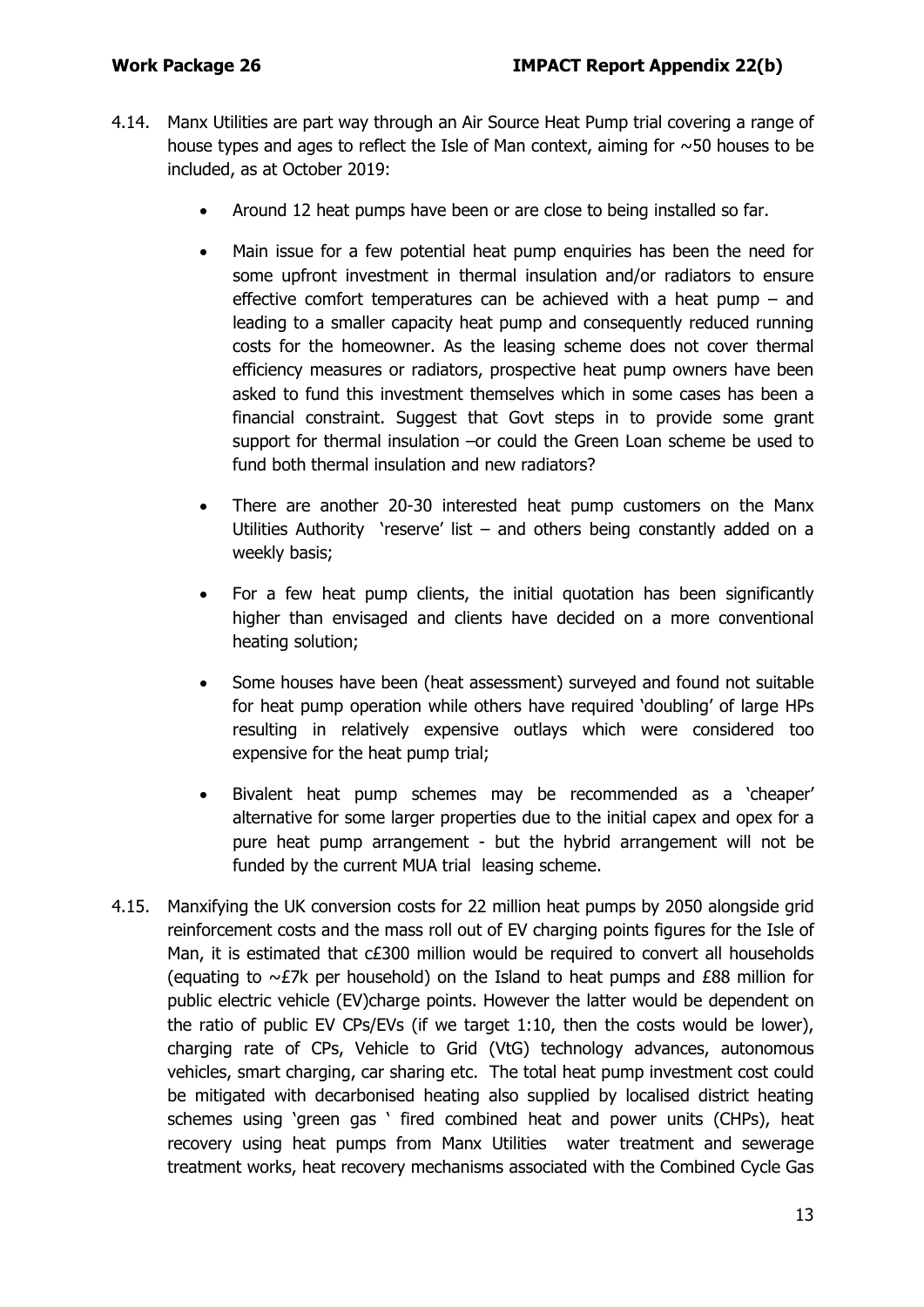Turbine (CCGT) and Energy from Waste (EfW) plant in the short to medium term, biomass/CHP fuelled community energy hubs, etc.

- 4.16. There are a range of Air Source Heat Pump (ASHP) suppliers; however, the fundamental components are the compressor and common refrigeration technologies.
- 4.17. There have also been trials undertaken to upgrade existing public sector properties to meet a future net zero emission scenario. A relevant project has been Energie Sprong Energiesprong.org. (2019). (Available at: https://energiesprong.org/) derived from a Dutch social housing project, but also picked up in the UK to trial. In essence the concept is to over clad an existing property, make it super energy efficient, nondraughty, and low energy costs for the tenant. The unit would have PV panels on the roof, and whole house Mechanical Ventilation Heat Recovery (MVHR) to ensure adequate ventilation. Guarantees for tenants are that the household temperature would be no less than 21C all year round, 140 litres of hot water per person per day, and 2000kWh of electricity provided by roof mounted PV panels.
- 4.18. All this would be guaranteed for a rent per week no more than is currently provided to their local authority landlord. This may be of interest to the Isle of Man given there are >7000 units of social housing, some of which very dated and overdue refurbishment. Points system operates on the Isle of Man for rental settings with an air source heat pump resulting in 5 additional points. Approximately thirty heat pumps installed at Ayre View (a Public Sector housing estate in Bride village, and another 16 planned in Ramsey. The additional approximately£300/annum increase in rental is outweighed by the circa £500 saving per annum in utility costs for the householders. Due to the scale of deployment at Ayre View, combined with the fabric improvement of the properties the capital costs per property for insulation improvements and supply and install of air source heat pumps was less than £10k per property. This demonstrates the merit of utilising Framework Agreements where scale can be indicated.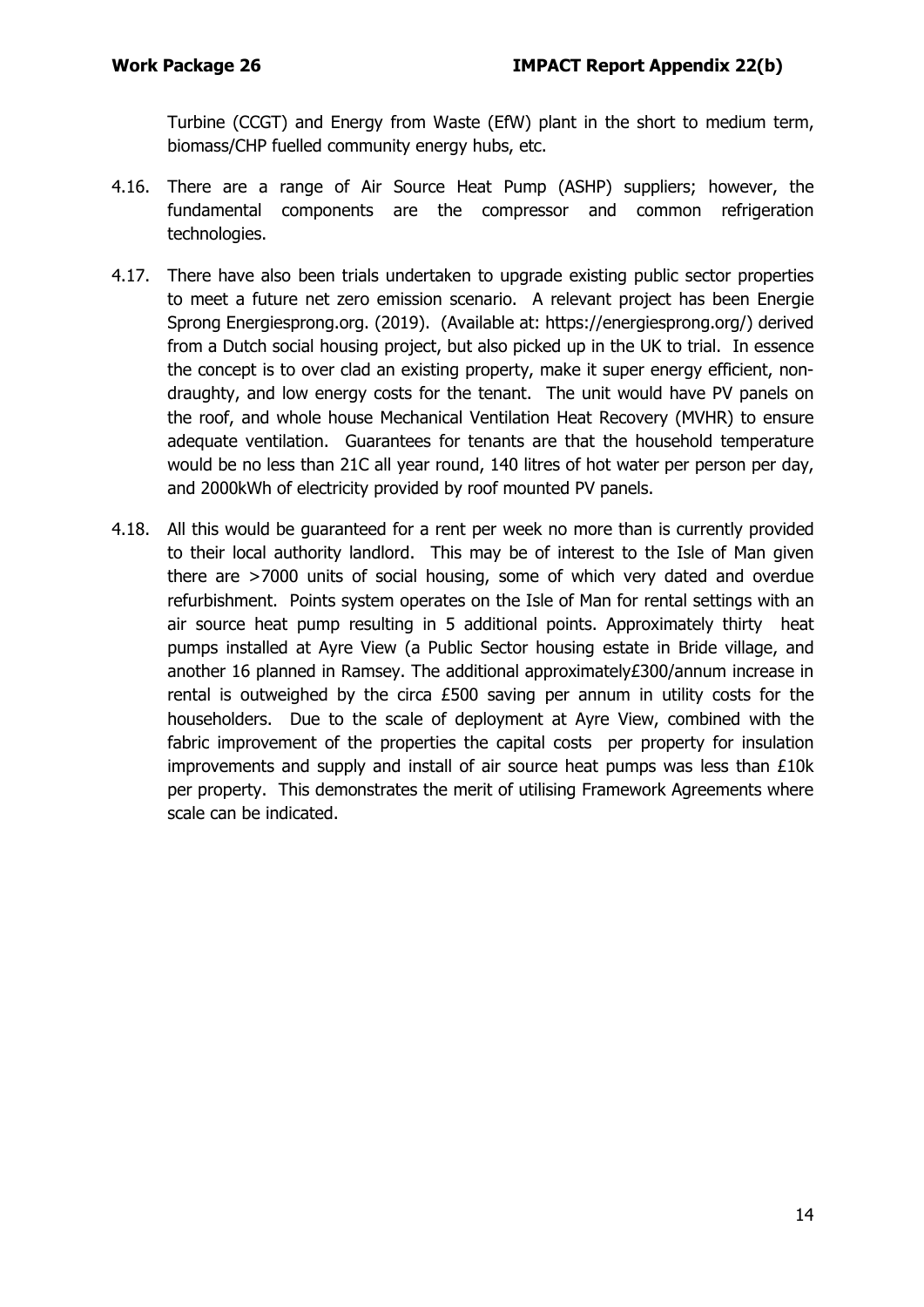#### **5. THE IMPACTS AND MITIGATIONS FOR THEM**

**Sustainable Energy Assoiciation of Ireland: Replacing oil boilers with air-source heat pumps: household economics and system-wide impacts**

| <b>Building</b><br>Energy<br>Rating |            | ш<br>Ш<br>Ш<br>П                   |               |              |  |  |
|-------------------------------------|------------|------------------------------------|---------------|--------------|--|--|
|                                     |            | <b>SMALL</b>                       | <b>MEDIUM</b> | <b>LARGE</b> |  |  |
| <b>MORE EFFICIENT</b>               |            | Heat Demand per Archetype (MWh/yr) |               |              |  |  |
| А<br>B                              | AB         | 3.5                                | 4.6           | 7.1          |  |  |
| C<br>D                              | <b>CD</b>  | 7.3                                | 9.7           | 14.5         |  |  |
| E<br>F<br>G                         | <b>EFG</b> | 12.3                               | 18.8          | 26.3         |  |  |
| <b>LESS EFFICIENT</b>               |            |                                    |               |              |  |  |

Source being **[Sustainable Energy Authority of Ireland www.seai.ie](file://reiltys/iomgroot/DeptShare_DEFA/CLIMATE%20CHANGE/Analytical%20Team/Tranche%201.%20Work%20Packages/T1WP_26_/Ireland%20-%20Replacing-oil-boilers-with-heat-pump-household-economics-and-system-wide-impacts-Summary-document-.pdf)**

5.1. The above image is illustrative of the domestic energy demand (heating and hot water) compared to property size (flat, to medium sized to large) rated according to the Building Energy Rating (BER) and their respective energy needs based on their Energy Rating in range A-G, with G being the least energy efficient, based on a study from Ireland. The UK equivalent to this would be Energy Performance Certificate (EPC), which also has categories A-G. Although the Isle of Man does not currently have a requirement for EPC, the SAP (Standard Assessment Protocol) surveys required for the Private Sector House Condition Survey assesses some the metrics that the EPC would require. As can be seen below the average would be EPC Band E and a long way from average of SAP 70 or EPC C rating which had been the Isle of Man target to aim for an average EPC rating by 2050.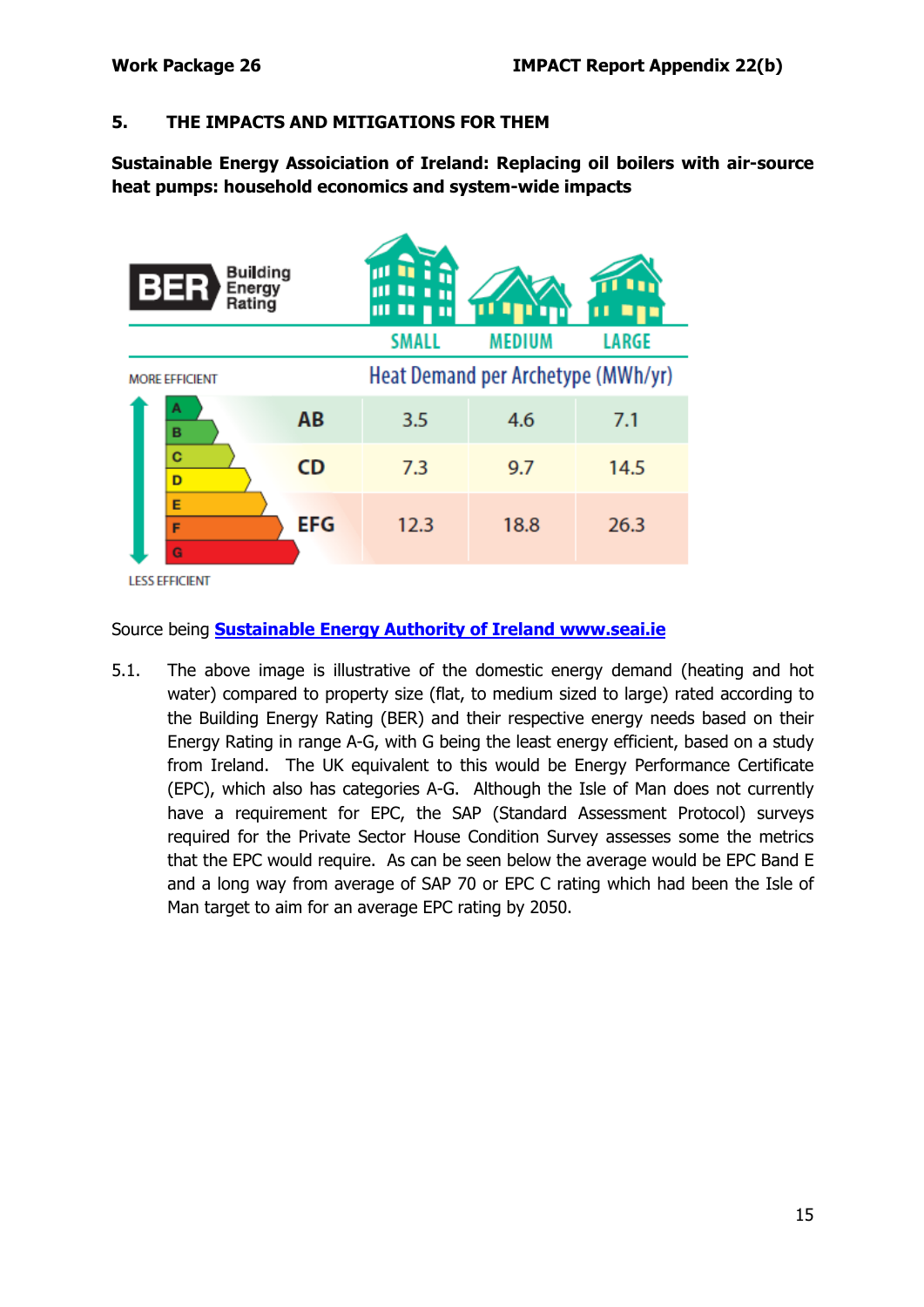The current SAP rating for private housing on the Island is measured at 53, above the national average for all private housing in England (47). The equivalent NHER Rating is 8.7.



[https://www.gov.im/media/208720/private\\_sector\\_house\\_survey.pdf](https://www.gov.im/media/208720/private_sector_house_survey.pdf) Page 46

# **6. THE COSTS AND RETURNS**

6.1. Key barriers to achieving the required level of uptake include cost, awareness, confidence, suitability and installer capacity. These are the issues identified in the UK CCC Report in 2013, and would equally apply to the Isle of Man.

# **Image of Categorisation of policy measure to encourage heat pump uptake**



# **Page 90 of UK Committee on Climate Change (CCC), October 2013.**

Ireland, as a peer jurisdiction with a comparable housing stock judged that the most appropriate means to upgrade the cohort of properties in BER/EPC category of E/F/G was to facilitate a substantial grant and loan package through their "Deep Refurb" scheme in order for the home to reach A rating and therefore suitable to heat pumps etc. This grant scheme offered up to Euro100,000 per property, so a very sizable cost when deployed at scale. It is noted this scheme closed ahead of schedule in September 2019. This was not regarded as a cost-efficient scheme, and no alternatives have been proposed to replace it.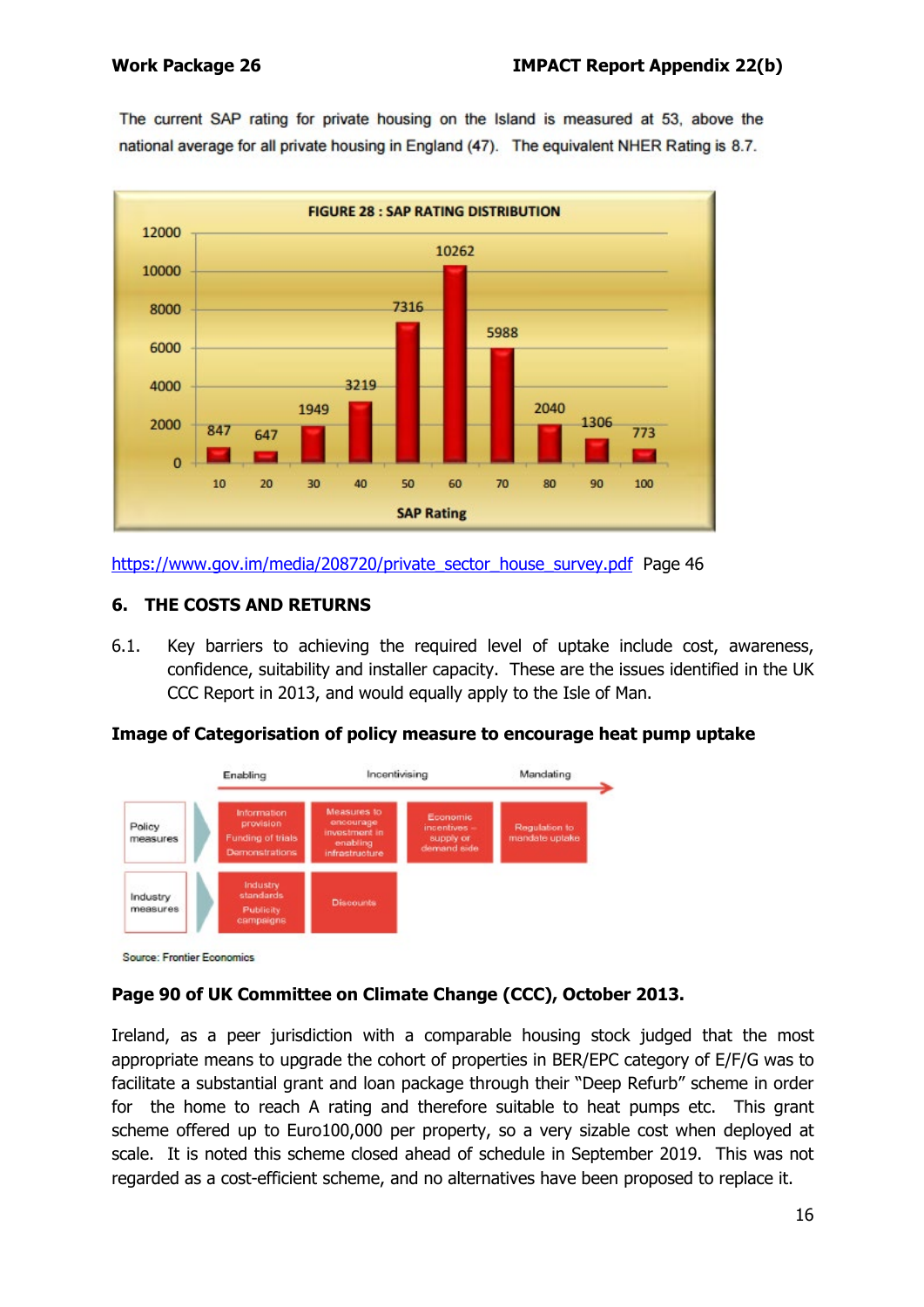#### **7. THE RISKS**

- 7.1. There are a wide range of policy measures that could be used to address the barriers shown above. These range from "enabling" measures (which tackle behavioural barriers to uptake such as awareness and confidence) "incentivising" measures (which provide financial inducement to the take-up of heat pumps or related infrastructure such as energy efficiency) and "mandating" measures (which make regulatory requirements on heat pump uptake or carbon performance of heating systems).
- 7.2. It is noted the UK has not been able to meet the required uptake rate of Heat Pumps, and there is no reason to conclude the Isle of Man would be any different to this, unless measures are put in place. Note that the UK are planning for a range of heating technologies to be deployed over the next few decades including hybrids gas boiler/HPs, micro CHPs, Biomass, District heating and bio-LPG. This is the reason why the following paragraphs are noted – the risks of not meeting an adoption schedule at pace would be high, if adequate enabling measures, incentivising measures and regulatory measures were not in place and operational.
- 7.3. Enabling measures: Enhanced heat pump certification (requiring installer and consumer training) with sustained information campaigns.
	- a standard requirement for all heating system installers to be given basic training (in addition to existing Microgeneration Certification Scheme (MCS) requirements for training for installers of heat pumps) This must include a means to assess heat loss of a property, and types of heat emitters (eg underfloor heating, oversized radiators etc). Of equal importance for customers will be identifying where a property is unsuitable for an Air Source Heat Pump.
	- a standard requirement that installers train consumers in using their heat pump efficiently (via a requirement that installers deliver a standard level of training and performance monitoring).
	- marketing/information campaigns on the benefits of, and process for, installing heat pumps. Some countries there are special (preferential) tariffs for customers who use heat pumps.
- 7.4. These measures are aimed at reducing the behavioural barriers to heat pump uptake. In particular, improving awareness and confidence in the technology, reducing hidden costs and improving the operational performance of heat pumps. There is evidence that these schemes have been effective in other countries. Moreover the costs of this bundle could be relatively low. The estimated additional costs of around £60/installation for his measure.
- 7.5. Incentivising measures: Extension of the Renewable Heat Incentive (RHI) operating subsidy beyond 2020 (for all renewable heat technologies). The RHI is not available in the Isle of Man. The RHI is a subsidy paid for each kWh of renewable heat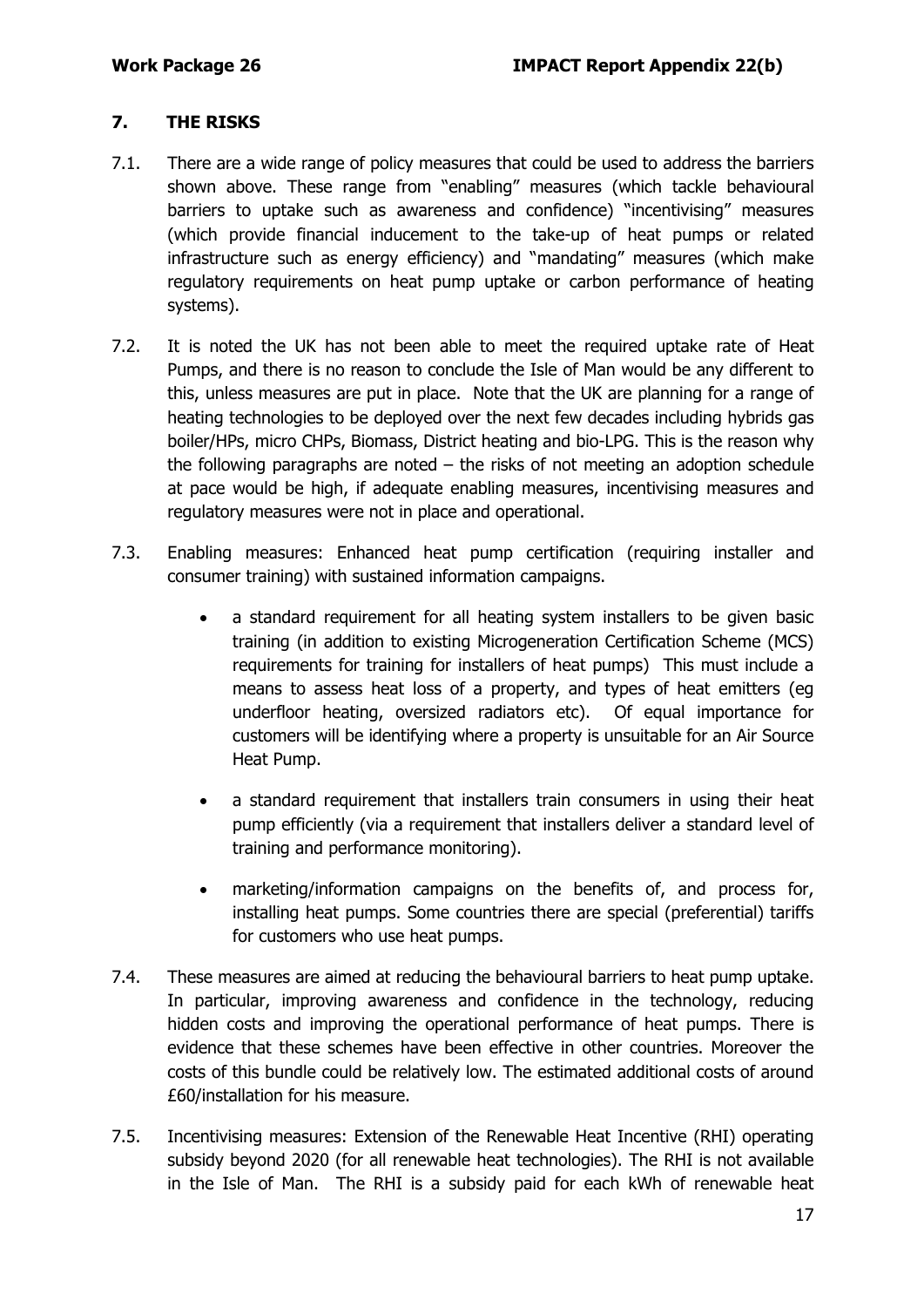produced based on deemed heat usage. In the Domestic sector, UK RHI for ASHP is paid at a rate of 7.3p/kWh. Recently increased to 10p/kWh but capped at 20,000 kWh (green units) and valid for 7 years. Additional support given to heat meters to monitor output. This again reflects low UK gas prices of approximately 4p/kWh. It directly addresses the costs barrier and, to the extent it stimulates mass uptake, the awareness and confidence barrier could be reduced.

- 7.6. In the UK situation, while the RHI could be very effective in tackling cost barriers and encouraging uptake it also implies high costs to government which in turn can create some uncertainty for consumers and the heat pump industry over future tariff levels and funding availability. In the UK this uncertainly and stop-start nature of funding schemes had a serious adverse effect on consumer and business confidence.
- 7.7. Capital grants. This is a one-off upfront payment to consumers to offset the capital cost of heat pumps. As an upfront subsidy it addresses both the cost and access to finance barriers to uptake. From a government perspective a drawback of the policy is that subsidy payments must be frontloaded. However, at the same time this may improve consumer confidence as they are not dependent on future subsidy payments as is the case under the RHI. We note that in other European countries to date, capital subsidies have been more commonly used than RHI-style operating subsidies. It is also notable that subsidies arising from the Renewable Heat Premium Payment Scheme (RHPP) and those arising under energy supplier obligations (CERT (Carbon Emission Reporting Target), CESP (Community Energy Saving Programme) and now ECO) (Energy Company Obligation) manifest themselves as upfront capital subsidies.
- 7.8. Loan guarantees and social finance. The Green Deal provided loans for energy efficiency and low-carbon measures (including heat pumps) to be secured against the consumers' property and repaid through the energy bills of the property. In this way, the Green Deal helps to overcome the financing barrier to heat pumps uptake. The Green Deal may also help focus heat pump installations in homes where they are most cost-effective. In order to receive a Green Deal loan an assessment must be undertaken to ensure measures are cost-effective. Homes with high suitability, where refurbishment costs are low, are more likely to be recommended heat pumps under these assessments.
- 7.9. In the base case it had been assumed the Green Deal would continue in place to 2020, and then on to 2030 and is available for heat pumps. A 7% interest rate for Green Deal loans is the rate assumed.
- 7.10. The CCC heat pump report also considered an idealised form of 'social finance' where consumers are able to access loans at the social discount rate (3.5%) and always invest if the return on investment exceeds this. The Isle of Man does not currently have a Social Discount Rate, although plausibly one could be established via the likes of Manx Credit Union. A lower cost way to access the funding may be via equity release if property owner has equity in the property, in which case loan charges may be at a mortgage rate, which may be a lower cost way to access the capital for the work requested.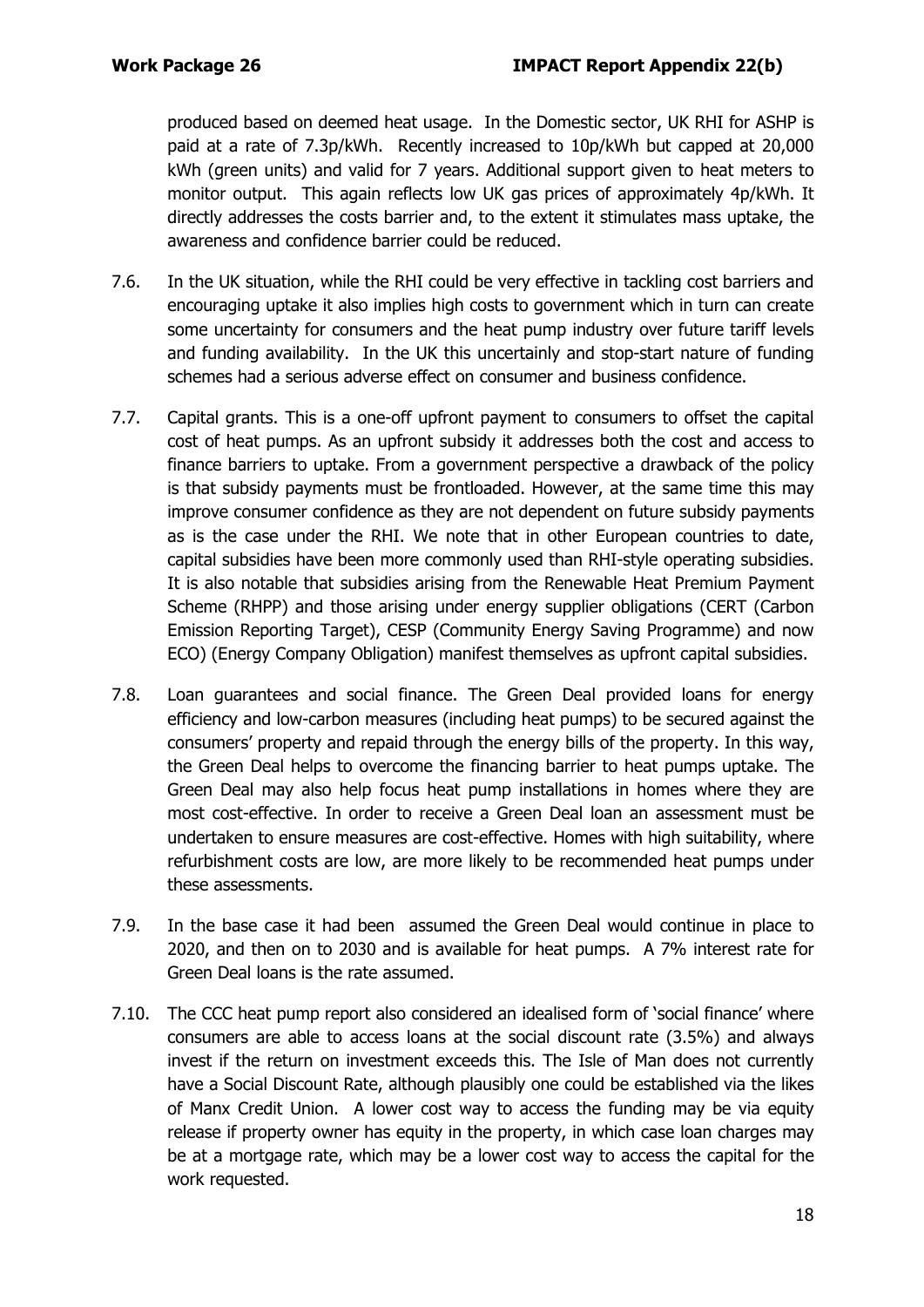- 7.11. Mandating measures: Tightened carbon emissions standards on new build. This policy measure would first reduce the carbon standard in Part L of the Building Regulations. There is scope to do so on the Isle of Man, as Building Regulations are set and controlled by Tynwald. This tightening of carbon standards in buildings would have the advantage of allowing housebuilders to have flexibility to choose the most cost-effective solutions to meet the low carbon standards.
- 7.12. Carbon emissions standard on heating system replacement. This is a minimum standard on new heating systems based on CO2 performance, subject to suitability requirements for alternatives to the existing system being met. In effect, this rules out gas condensing boilers as an option for heating systems and makes heat pumps the most cost-effective option in many cases. In our policy packages, this policy is sometimes applied to specific property types (e.g. off-gas grid) and phased in at different times. The policy has the advantage of limited direct cost to government (which may make it more robust to change). However, consumers will face higher heating system replacement costs which could be a major issue for lower income households with limited access to finance (in particular given that many purchases will be unplanned, distressed purchases).
- 7.13. The policy has the advantage of limited direct cost to government (which may make it more robust to change). However, consumers will face higher heating system replacement costs which could be a major issue for lower income households with limited access to finance (in particular given that many purchases will be unplanned, distressed purchases). Other option is a third party – Energy Service Company (ESCO) – providing heating as a service where outcomes are measured on a desired room temperature ie 21 deg C living rooms guaranteed. Subscription service whose level dependent on final temp required in each of the rooms in your house.

# **8. THE CO-BENEFITS (THE POSITIVE BENEFITS ASSOCIATED WITH THE CLIMATE ACTION)**

- 8.1. In aggregate would be warmer, carbon neutral homes, with low running costs:
	- Local resilience buildings, heating and power
	- Wider sustainability benefits e.g. reduced impact from flooding, recycling, waste management, reduced water consumption/better management
	- Reduction in fuel poverty
	- Could stimulate local economy
	- Reducing cold related illness
	- Strengthen Energy security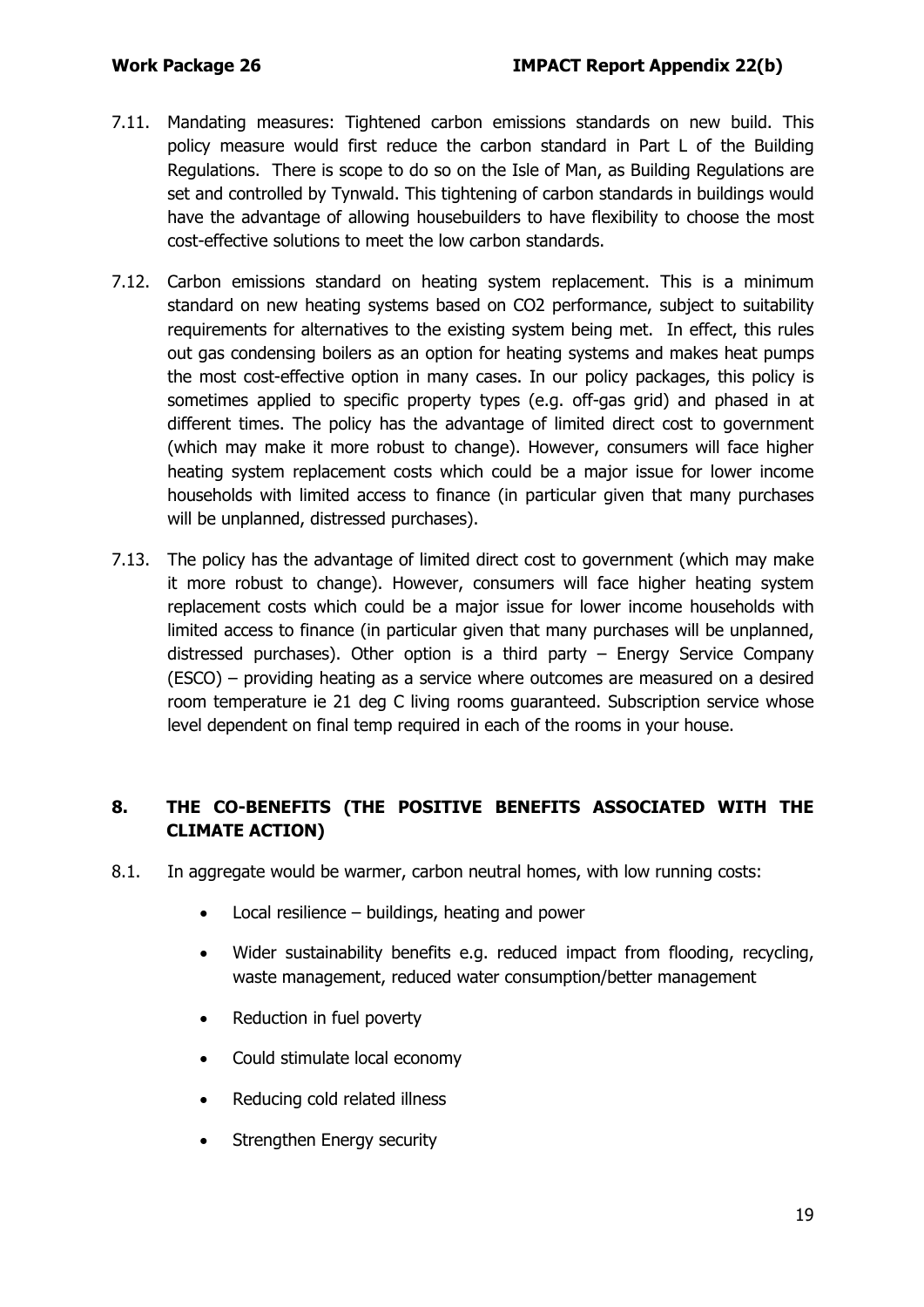#### **9. CONCLUSION**

- 9.1. It remains appropriate to refer to the UK's CCC analysis of the emerging sector of Heat Pumps as an option for heating of homes and their lessons learned. Based on this comprehensive research and analysis, the take home messages and concluding remarks would therefore be:
	- Enhanced heat pump training for installers and consumers with sustained information campaigns would need to be implemented soon, which would need to be relevant to installers and householders with bespoke communications to each respective audience.
	- Heat pump uptake in new homes would need to be stimulated through tightening new build carbon/energy standards.
	- The suitability of the housing stock could become a major barrier to massuptake of heat pumps. Therefore, measures to improve the energy efficiency of the housing stock may be needed beyond 2030, particularly in "harder-totreat" homes, for example the 20% of the Isle of Man homes that are solid walled, which was also the finding of the MUA trial.
	- To reduce financial barriers and consumer hurdle rates, an Isle of Man equivalent to the Green Deal or a similar loan guarantee arrangement for heat pumps (and energy efficiency upgrade of the property) should be developed and made available.
- 9.2. It would also be appropriate to further investigate whether a Manx version of Energie Sprong would be appropriate as a means to upgrade social housing at scale.
- 9.3. There may also be scope to develop a Framework Agreement route to procure Air Source Heat Pumps, leveraging economies of scale for Public Sector Housing as was developed for the Ayre View trial.